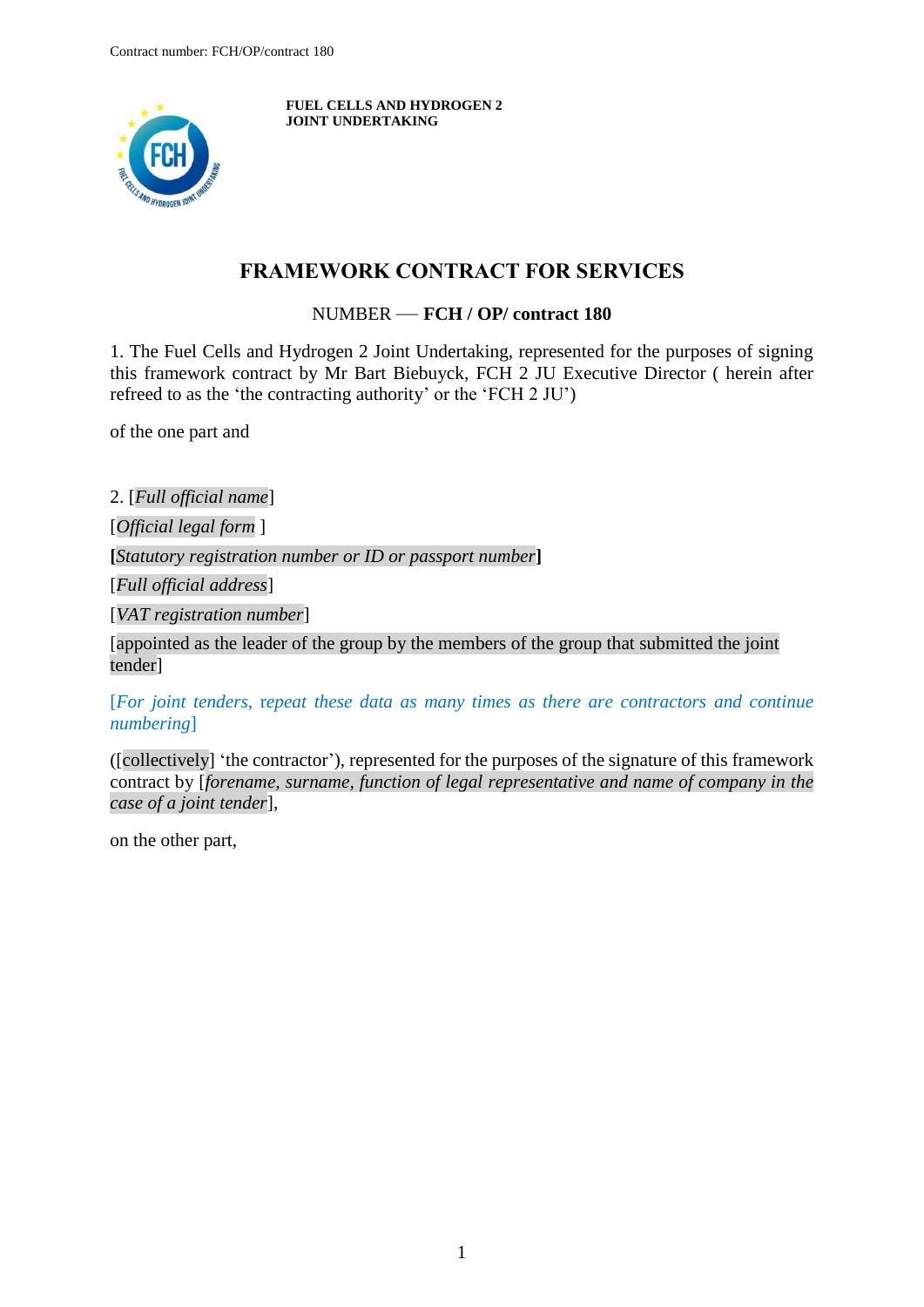#### HAVE AGREED

to the **special conditions,** the **general conditions for framework contracts** for services and the following annexes:

- Annex I Tender specifications (reference No. FCH JU 2017 D4259)
- **Annex II** Contractor's tender (reference No [*complete*] of [*insert date*])
- **Annex III –** Model for specific contracts

which form an integral part of this framework contract ('the FWC').

This FWC sets out:

- 1. the procedure by which the contracting authority may order services from the contractor;
- 2. the provisions that apply to any specific contract which the contracting authority and the contractor may conclude under this FWC; and
- 3. the obligations of the parties during and after the duration of this FWC.

All documents issued by the contractor (end-user agreements, general terms and conditions, etc.) except its tender are held inapplicable, unless explicitly mentioned in the special conditions of this FWC. In all circumstances, in the event of contradiction between this FWC and documents issued by the contractor, this FWC prevails, regardless of any provision to the contrary in the contractor's documents.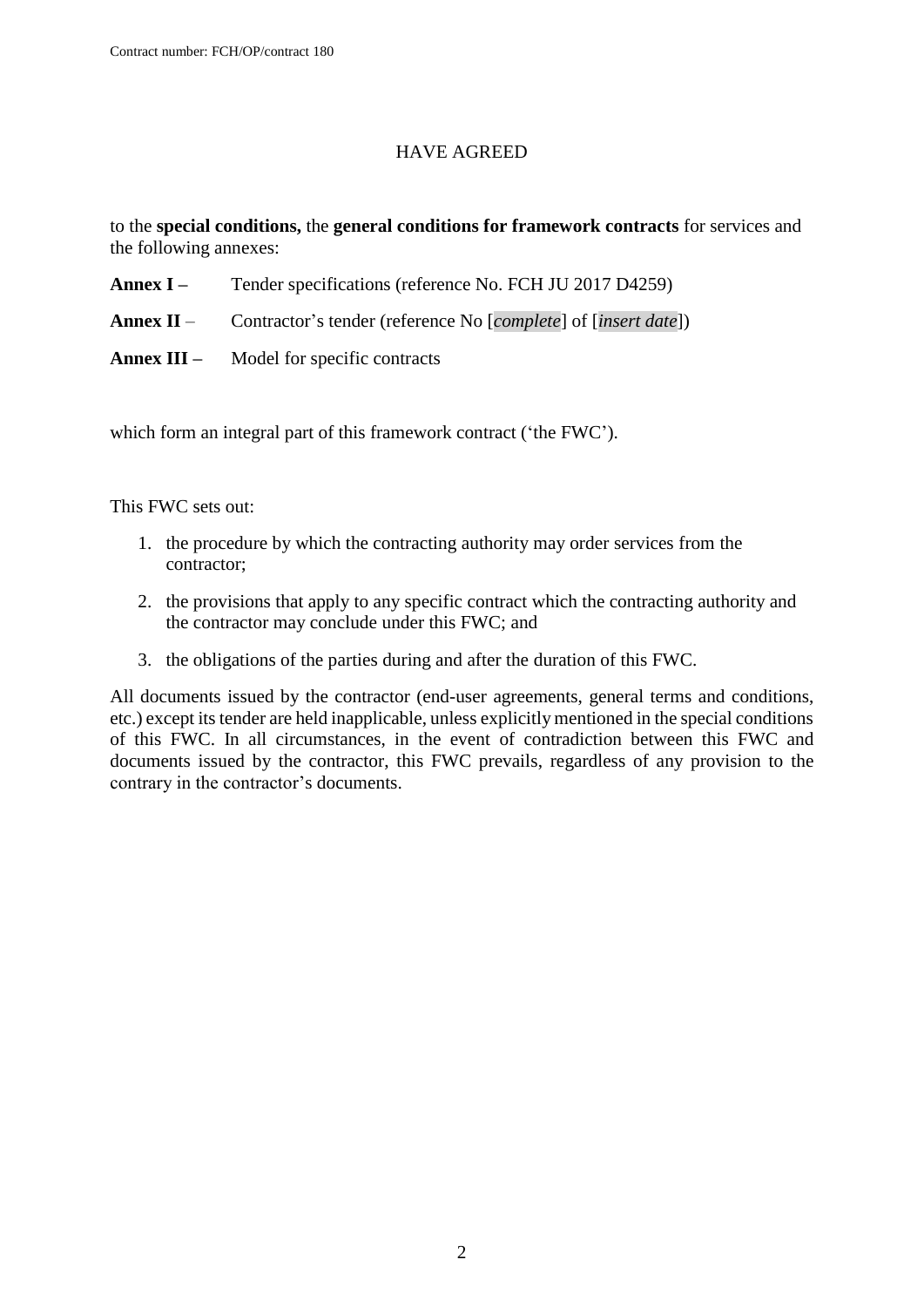# **TABLE OF CONTENT**

<span id="page-2-0"></span>

| $\mathbf{I}$ . |                                                                       |  |
|----------------|-----------------------------------------------------------------------|--|
|                |                                                                       |  |
|                |                                                                       |  |
|                |                                                                       |  |
|                |                                                                       |  |
|                |                                                                       |  |
|                |                                                                       |  |
|                |                                                                       |  |
|                |                                                                       |  |
|                |                                                                       |  |
|                |                                                                       |  |
|                |                                                                       |  |
|                |                                                                       |  |
| II.            | GENERAL CONDITIONS FOR THE FRAMEWORK CONTRACT FOR                     |  |
|                |                                                                       |  |
|                |                                                                       |  |
|                |                                                                       |  |
|                |                                                                       |  |
|                |                                                                       |  |
|                |                                                                       |  |
|                |                                                                       |  |
|                |                                                                       |  |
|                | II.7. Conflict of interest and professional conflicting interests  18 |  |
|                |                                                                       |  |
|                |                                                                       |  |
|                |                                                                       |  |
|                |                                                                       |  |
|                |                                                                       |  |
|                |                                                                       |  |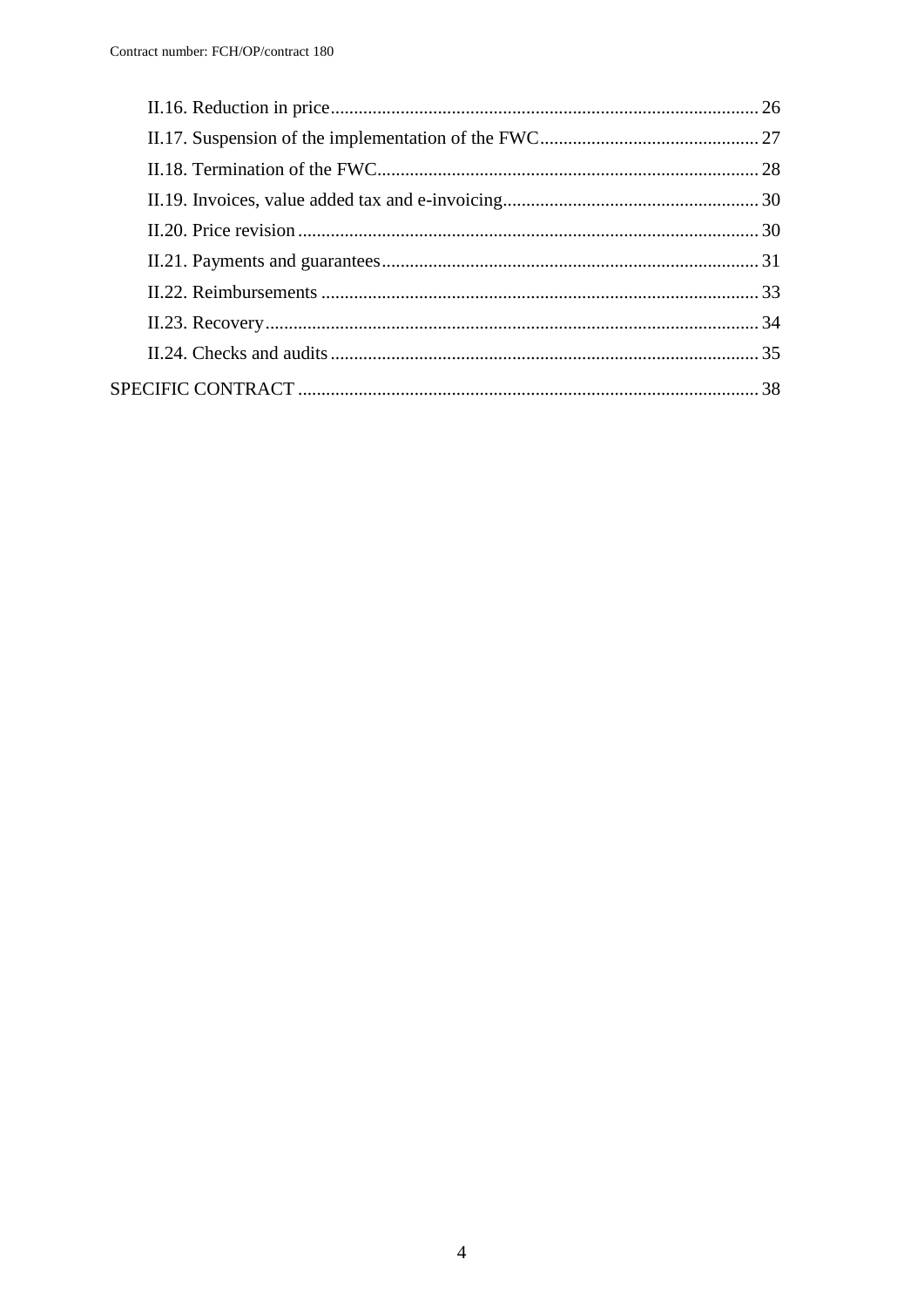# **I. SPECIAL CONDITIONS**

## <span id="page-4-1"></span><span id="page-4-0"></span>**I.1. ORDER OF PRIORITY OF PROVISIONS**

If there is any conflict between different provisions in this FWC, the following rules must be applied:

- (a) The provisions set out in the special conditions take precedence over those in the other parts of the FWC.
- (b) The provisions set out in the general conditions take precedence over those in the *order form* and specific contract (Annex III)
- (c) The provisions set out in the *order form* and specific contract (Annex III) take precedence over those in the other annexes.
- (d) The provisions set out in the tender specifications (Annex I) take precedence over those in the tender (Annex II).
- (e) The provisions set out in the FWC take precedence over those in the specific contracts.

<span id="page-4-2"></span>Any reference to specific contracts applies also to order forms.

## **I.2. SUBJECT MATTER**

The subject matter of the FWC is a study on development of business cases for fuel cells and hydrogen applications for European regions and cities, as described in Annex I to this contract.

## <span id="page-4-3"></span>**I.3. ENTRY INTO FORCE AND DURATION OF THE FWC**

- **I.3.1** The FWC enters into force on the date on which the last party signs it.
- **I.3.2** The implementation of the FWC cannot start before its entry into force.
- **I.3.3** The FWC is concluded for a period of 18 months with effect from the date of its entry into force.
- **I.3.4** The parties must sign any specific contract before the FWC expires.

The FWC continues to apply to such specific contracts after its expiry. The services relating to such specific contracts must be performed no later than six months after the expiry of the FWC.

#### **I.3.5 Renewal of the FWC**

The FWC may be renewed up to one time, for a period of 6 (six) months only before expiry of the FWC and with the express written agreement of both parties. Renewal does not imply any modification or deferment of existing obligations.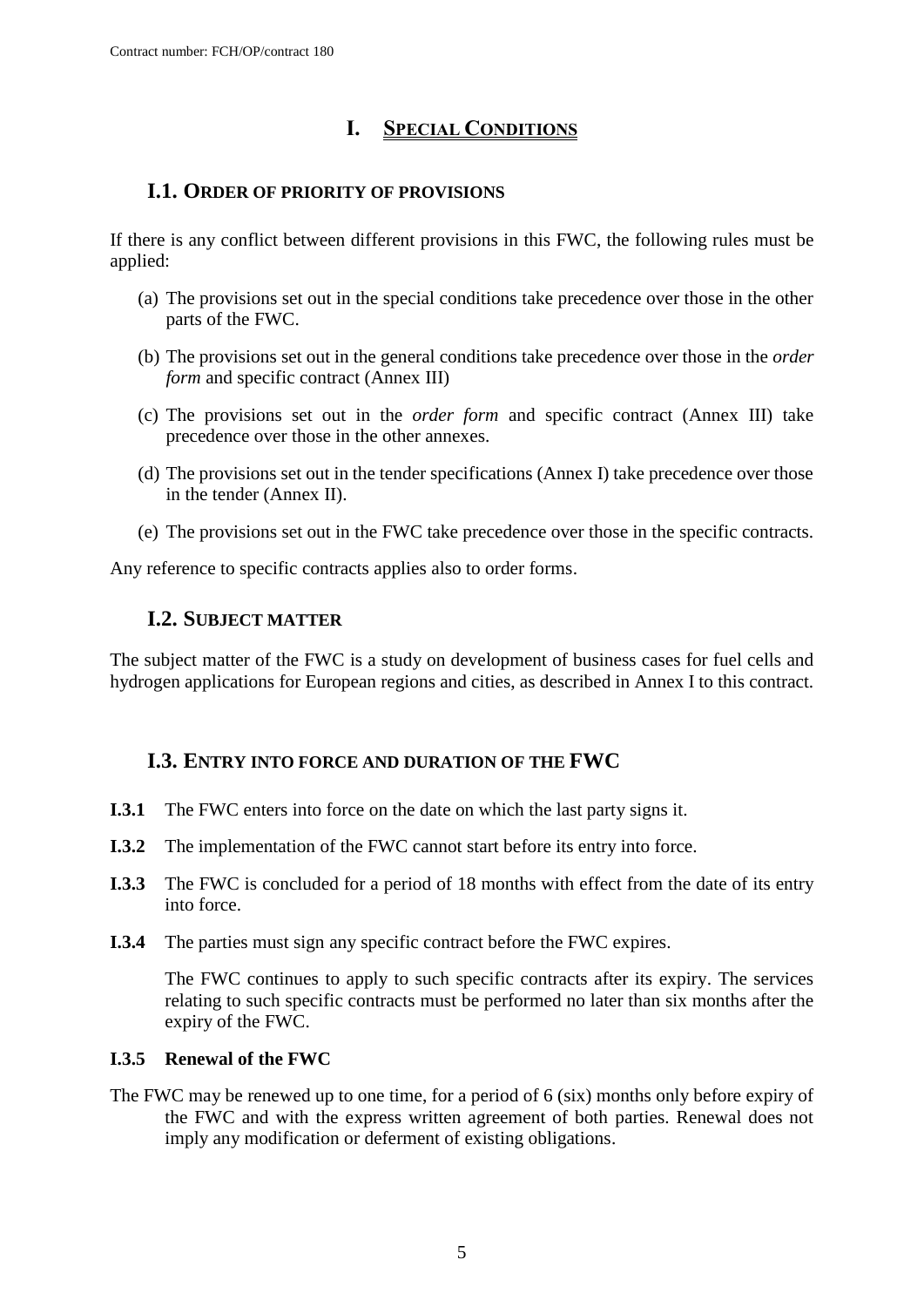## <span id="page-5-0"></span>**I.4. APPOINTMENT OF THE CONTRACTOR AND IMPLEMENTATION OF THE FWC**

#### **I.4.1. Appointment of the contractor**

The contracting authority appoints the contractor for a single FWC.

#### **I.4.2. Period of provision of the services**

The period for the provision of the services starts to run from the date on which the specific contract is signed by the last party.

#### **I.4.3. Implementation of single FWC**

The contracting authority orders services by sending the contractor a specific contract by email.

Within 10 working days, the contractor must either:

- send the specific contract back to the contracting authority signed and dated; or

- send an explanation of why it cannot accept the order.

If the contractor repeatedly refuses to sign the specific contracts or repeatedly fails to send them back on time, the contractor may be considered in breach of its obligations under this FWC as set out in Article II.18.1 (c).

## <span id="page-5-1"></span>**I.5. PRICES**

#### **I.5.1. Maximum amount of the FWC and maximum prices**

The maximum amount covering all purchases under this FWC is EUR 1.000.000,00 (one million euros). However, this does not bind the contracting authority to purchase for the maximum amount.

The prices of the services are as listed in Annex II.

#### **I.5.2. Price revision index**

Price revision is not applicable to this FWC.

#### **I.5.3. Reimbursement of expenses**

<span id="page-5-2"></span>Reimbursement of expenses is not applicable to this FWC.

## **I.6. PAYMENT ARRANGEMENTS**

#### **I.6.1. Pre-financing**

Pre-financing is not applicable to this FWC.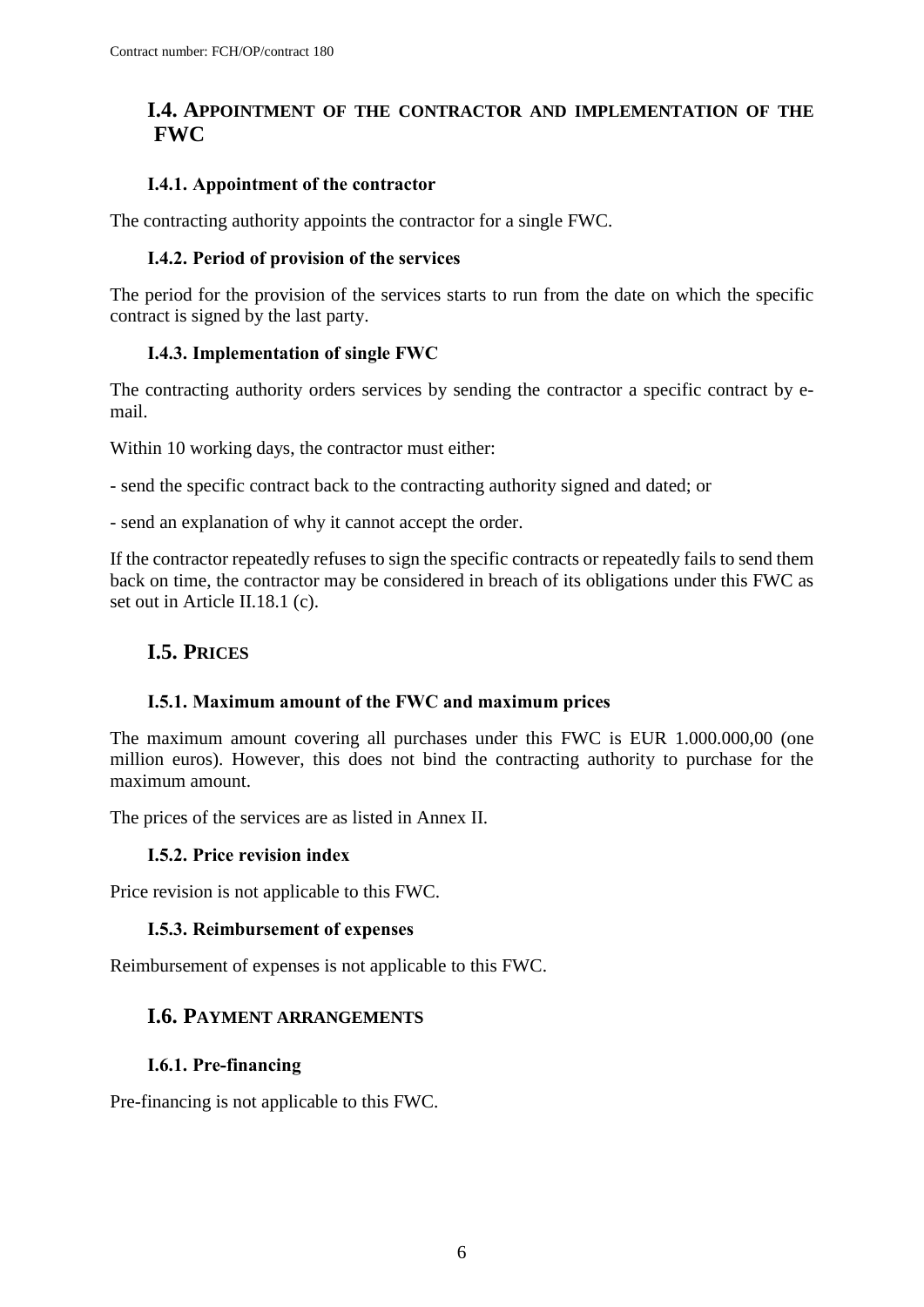### **I.6.2. Interim payment**

1. The contractor (or leader in the case of a joint tender) may claim an interim payment equal to 50 % of the price referred to in the relevant specific contract in accordance with Article II.21.6.

The contractor (or leader in the case of a joint tender) must send an invoice by email at [FCH.invoices@fch.europa.eu](mailto:FCH.invoices@fch.europa.eu) for the interim payment due under a specific contract, as provided for in the tender specifications, accompanied by the following:

- a list of all *pre-existing rights* to the *results* or parts of the *results* or a declaration stating that there are no such *pre-existing rights*, as provided for in Article II.13.4;
- relevant report / deliverable as referenced in the tender specifications

2. The contracting authority must approve any submitted documents or deliverables and pay within 60 days from receipt of the invoice.

3. If the contracting authority has observations to make, it must send them to the contractor (or leader in the case of a joint tender) and suspend the time limit for payment in accordance with Article II.21.7. The contractor (or leader in case of a joint tender) has 30 days to submit additional information or corrections or a new version of the documents if the contracting authority requires it.

4. The contracting authority must give its approval and pay within the remainder of the timelimit indicated in point (2.) unless it rejects partially or fully the submitted documents or deliverables.

#### **I.6.3. Payment of the balance**

1. The contractor (or leader in the case of a joint tender) may claim the payment of the balance in accordance with Article II.21.6.

The contractor (or leader in the case of a joint tender) must send an invoice by email at [FCH.invoices@fch.europa.eu](mailto:FCH.invoices@fch.europa.eu) for payment of the balance due under a specific contract, as provided for in the tender specifications and accompanied by the following:

- a list of all pre-existing rights to the results or parts of the results or a declaration stating that there are no such pre-existing rights, as provided for in Article II.13.4;
- relevant final deliverables as referenced in the tender specifications

2. The contracting authority must approve the submitted documents or deliverables and pay within 60 days from receipt of the invoice.

3. If the contracting authority has observations to make, it must send them to the contractor (or leader in the case of a joint tender) and suspend the time limit for payment in accordance with Article II.21.7.

The contractor (or leader in the case of a joint tender) has 30 days to submit additional information or corrections or a new version of the documents if the contracting authority requires it.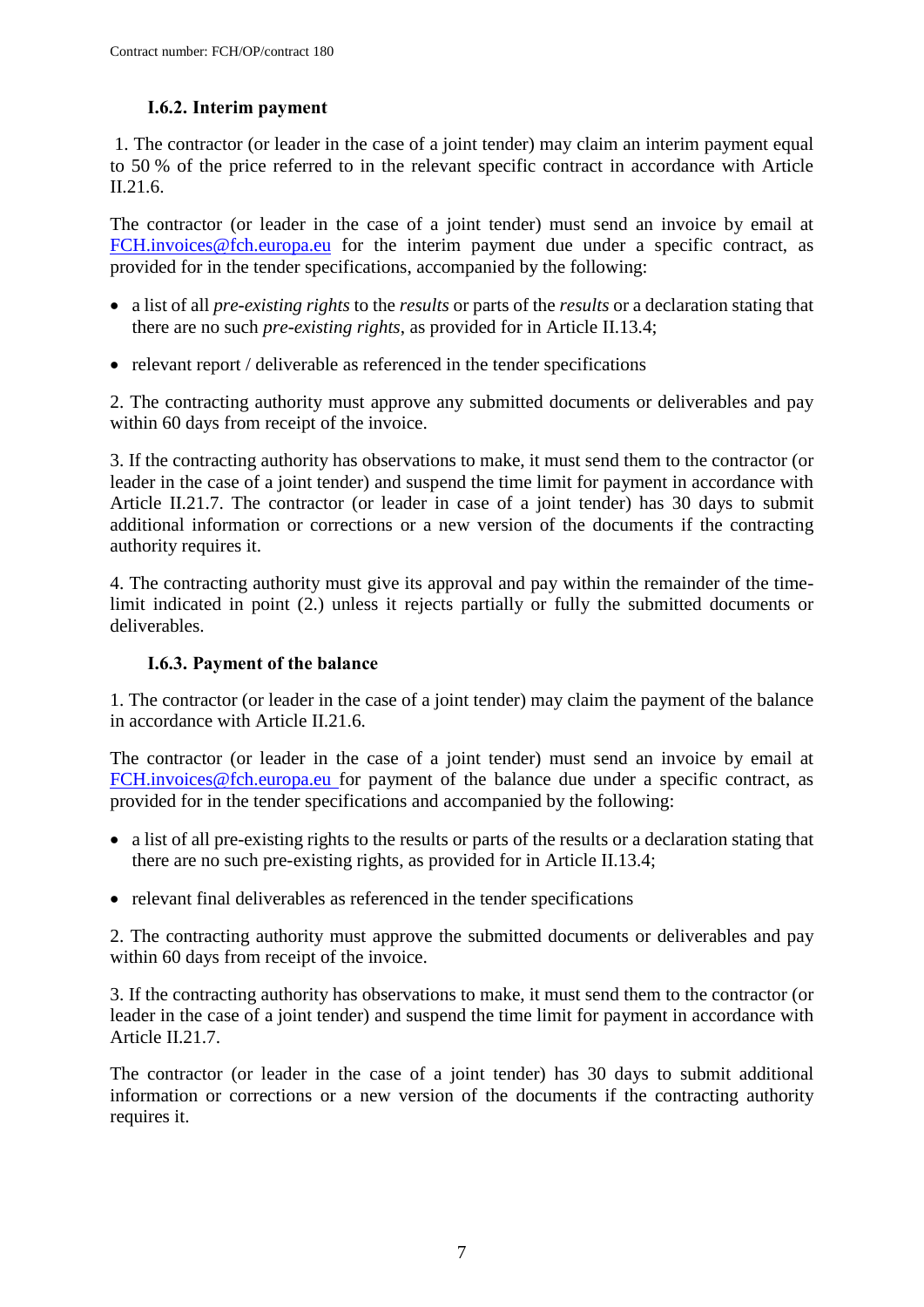4. The contracting authority must give its approval and pay within the remainder of the timelimit indicated in point (2.) unless it rejects partially or fully the submitted documents or deliverables.

#### **I.6.4. Performance guarantee**

Performance guarantee is not applicable to this FWC

#### **I.6.5. Retention money guarantee**

<span id="page-7-0"></span>Retention money guarantee is not applicable to this FWC.

## **I.7. BANK ACCOUNT**

Payments must be made to the contractor's (or leader's in the case of a joint tender) bank account denominated in euro, identified as follows:

Name of bank: Full address of branch: Exact denomination of account holder: Full account number including bank codes:  $[IBAN<sup>1</sup> code.]$ 

## <span id="page-7-1"></span>**I.8. COMMUNICATION DETAILS**

For the purpose of this FWC, communications must be sent to the following addresses:

Contracting authority: Fuel Cells and Hydrogen 2 Joint Undertaking Postal address: FCH 2 JU, TO 56 04/24 1049 Brussels E-mail: **[FCH.Invoices@fch.europa.eu](mailto:FCH.Invoices@fch.europa.eu)** Contractor (or leader in the case of a joint tender): [*Full name*] [*Function*] [*Company name*] [*Full official address*] E-mail: [*complete*]

By derogation from this Article, different contact details for the contracting authority or the contractor may be provided in specific contracts.

## <span id="page-7-2"></span>**I.9. DATA CONTROLLER**

 $\overline{a}$ 

For the purpose of Article II.9, the data controller is the Executive director of the FCH 2 JU.

<sup>&</sup>lt;sup>1</sup> BIC or SWIFT code for countries with no IBAN code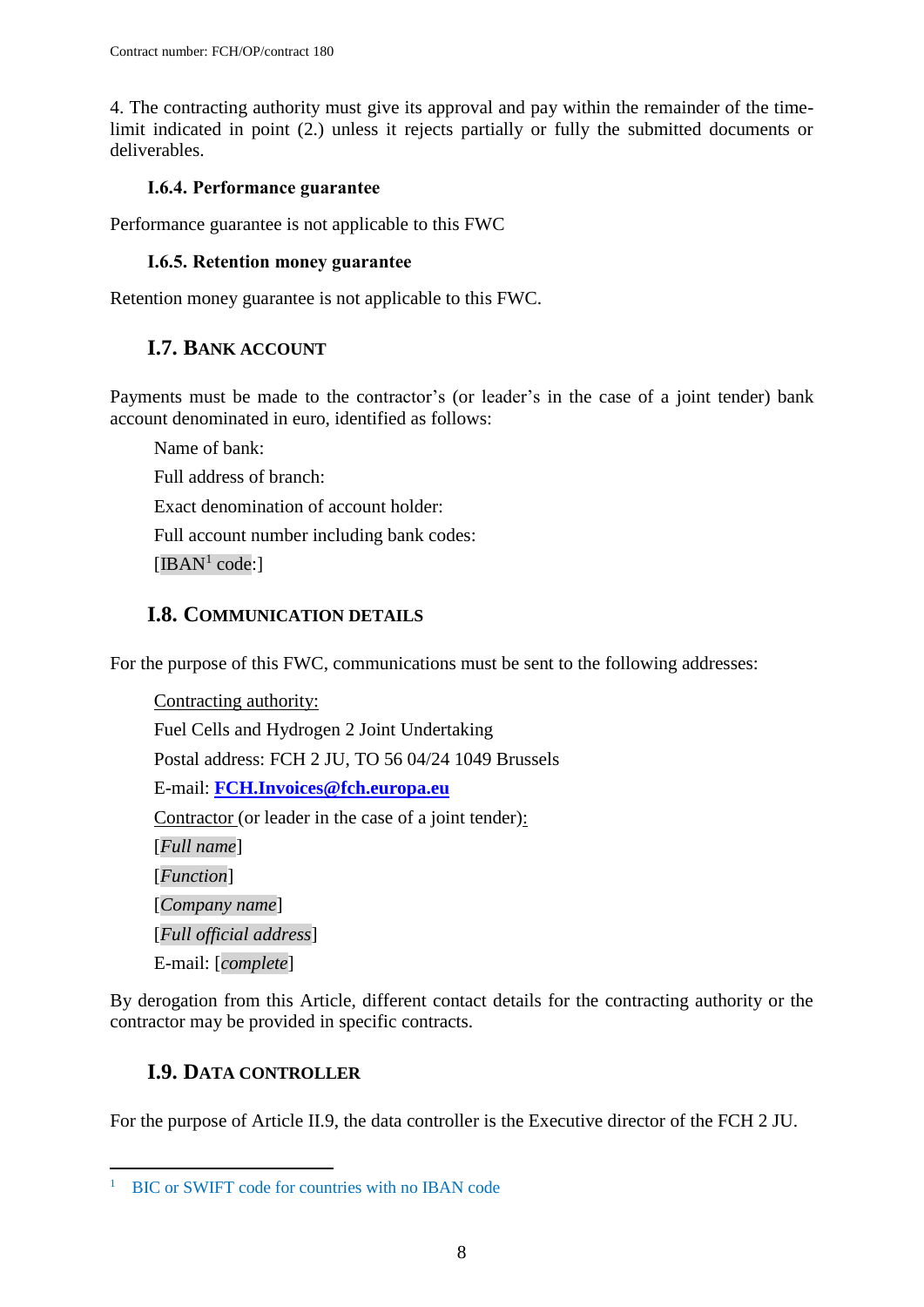## <span id="page-8-0"></span>**I.10. EXPLOITATION OF THE RESULTS OF THE FWC**

#### **I.10.1. Detailed list of modes of exploitation of the results**

In accordance with Article II.13.1 whereby the FCH 2 JU acquires ownership of the *results* as defined in this FWC, including the tender specifications, these *results* may be used for any of the following modes of exploitation:

(a) use for its own purposes:

- making available to the staff of the contracting authority;
- making available to the persons and entities working for the contracting authority or cooperating with it, including contractors, subcontractors whether legal or natural persons, Union institutions, agencies and bodies, Member States' institutions;
- installing, uploading, processing;
- arranging, compiling, combining, retrieving;
- copying, reproducing in whole or in part and in unlimited number of copies.

(b) distribution to the public in hard copies, in electronic or digital format, on the internet including social networks as a downloadable or non-downloadable file;

(c) communication through press information services;

(d) inclusion in widely accessible databases or indexes, such as via 'open access' or 'open data' portals, or similar repositories, whether freely accessible or accessible only upon subscription;

(e) modifications by the contracting authority or by a third party in the name of the contracting authority, including:

- shortening;
- summarising;
- modifying the content, the dimensions;
- making technical changes to the content (necessary correction of technical errors), adding new parts or functionalities, changing functionalities, providing third parties with additional information concerning the *result* (e.g. source code) with a view to making modifications;
- addition of new elements, paragraphs, titles, leads, bolds, legend, table of content, summary, graphics, subtitles, sound;
- addition of metadata, for text and data-mining purposes; addition of right-management information; addition of technological protection measures;
- preparation in audio form, preparation as a presentation, animation, pictograms story, slide-show, public presentation;
- extracting a part or dividing into parts;
- translating, inserting subtitles, dubbing in different language versions: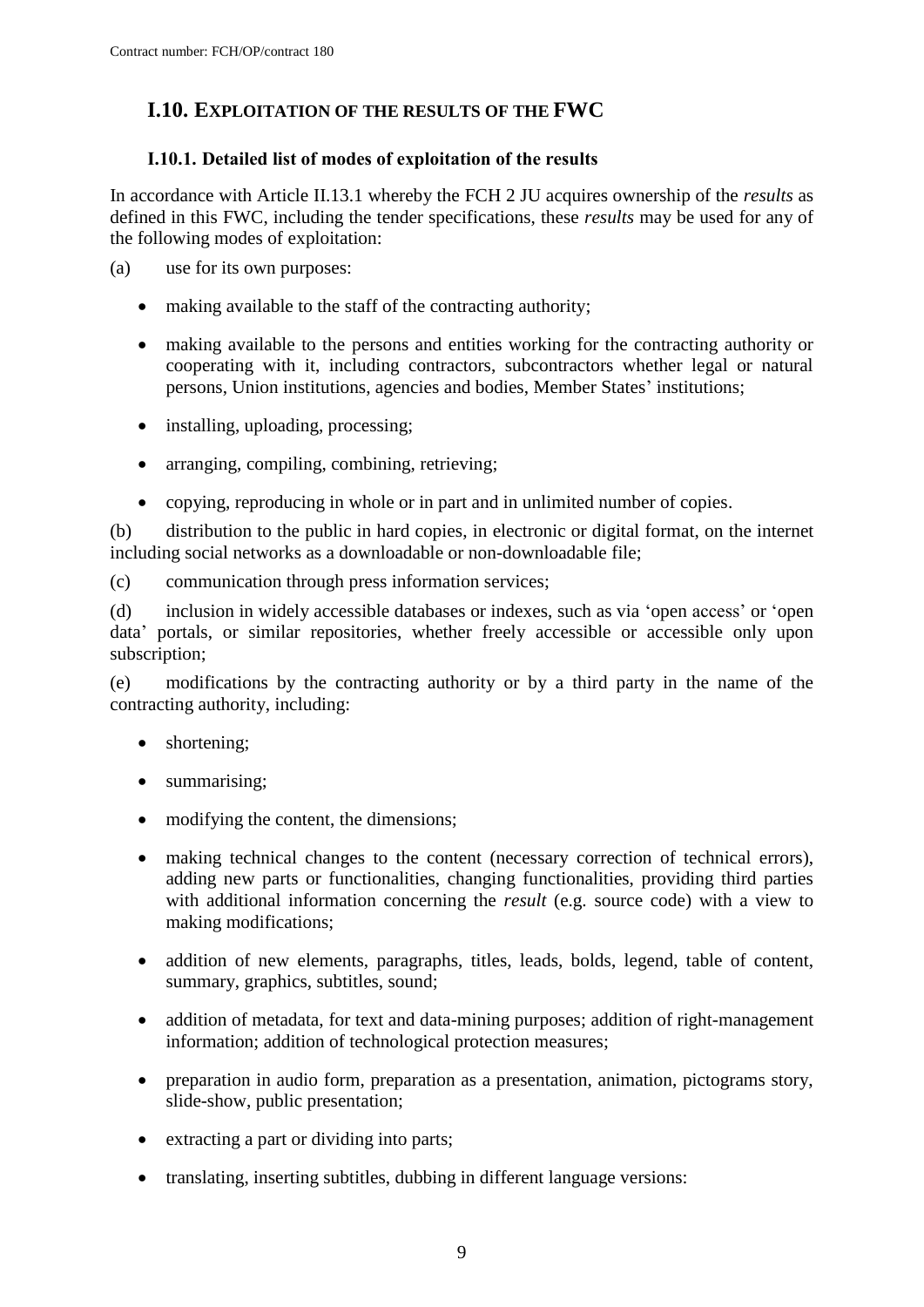- English, French, German;
- all official languages of EU;
- languages used within EU;
- languages of candidate countries;

(f) rights to authorise, license, or sub-license in case of licensed *pre-existing rights*, the modes of exploitation set out in any of the points (a) to (e) to third parties.

(g) other adaptations which the parties may later agree; in such case, the following rules apply: the contracting authority must consult the contractor. If necessary, the contractor must in turn seek the agreement of any *creator* or other right holder and must reply to the contracting authority within one month by providing its agreement, including any suggestions of modifications, free of charge. The contractor may refuse the intended modification only if a *creator* can demonstrate that the intended modification may harm his/her honour or reputation, thereby violating his/her moral rights.

The modes of exploitation may be defined in more details in the specific contract.

#### **I.10.2. Licence or transfer of pre-existing rights**

All *pre-existing rights* incorporated in the *results*, if any, are licensed to the FCH 2 JU as set out in Article II.13.2.

#### **I.10.3. Provision of list of pre-existing rights and documentary evidence**

The contractor must provide the contracting authority with a list of *pre-existing rights* as set out in Article II.13.4 together with the invoice for payment of the balance at the latest.

## <span id="page-9-0"></span>**I.11. TERMINATION BY EITHER PARTY**

Either party may terminate the FWC and/or the FWC and specific contracts by sending *formal notification* to the other party with one month written notice.

If the FWC or a specific contract is terminated:

- (a) neither party is entitled to compensation;
- (b) the contractor is entitled to payment only for the services provided before termination takes effect.

<span id="page-9-1"></span>The second, third and fourth paragraphs of Article II.18.4 apply.

#### **I.12. APPLICABLE LAW AND SETTLEMENT OF DISPUTES**

- **I.12.1** The FWC is governed by Union law, complemented, where necessary, by the law of Belgium.
- **I.12.2** The courts of Brussels have exclusive jurisdiction over any dispute regarding the interpretation, application or validity of the FWC.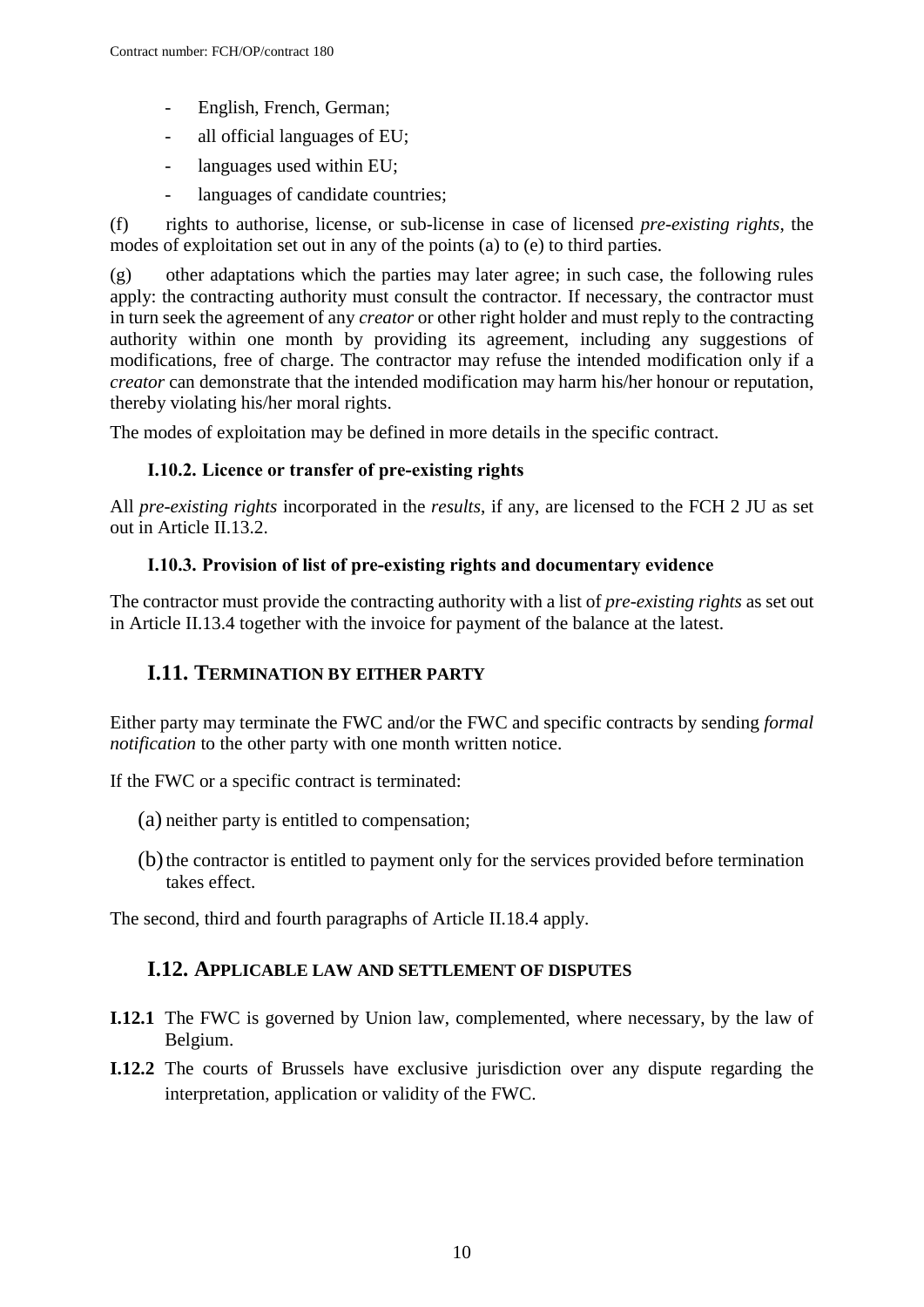## **SIGNATURES**

For the contractor,

For the contracting authority,

[*Company name*/*forename/surname/position*]

**Bart Biebuyck Executive Director of the FCH 2 JU**

Signature: \_\_\_\_\_\_\_\_\_\_\_\_\_\_\_\_\_\_\_\_\_\_\_

Done at [*place*], [*date*]

Signature:\_\_\_\_\_\_\_\_\_\_\_\_\_\_\_\_\_\_\_\_\_

Done at [*place*], [*date*]

In duplicate in English.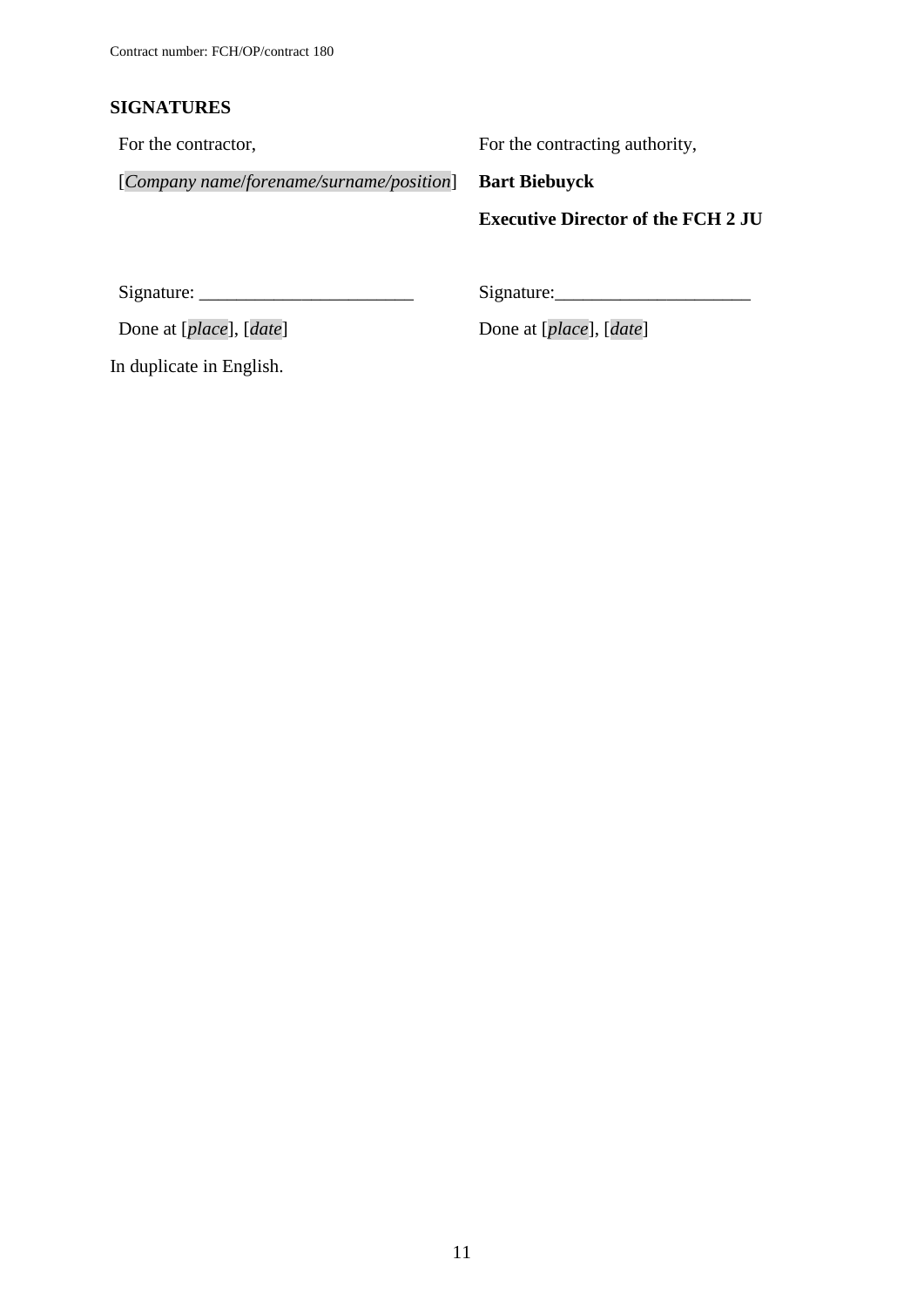## <span id="page-11-0"></span>**II. GENERAL CONDITIONS FOR THE FRAMEWORK CONTRACT FOR SERVICES**

# <span id="page-11-1"></span>**II.1. DEFINITIONS**

For the purpose of this FWC, the following definitions (indicated in *italics* in the text) apply:

**'Back office'**: the internal system(s) used by the parties to process electronic invoices;

**'Confidential information or document'**: any information or document received by either party from the other or accessed by either party in the context of the *implementation of the FWC*, that any of the parties has identified in writing as confidential. It may not include information that is publicly available;

**'Conflict of interest'**: a situation where the impartial and objective *implementation of the FWC* by the contractor is compromised for reasons involving family, emotional life, political or national affinity, economic interest, or any other shared interest with the contracting authority or any third party related to the subject matter of the FWC;

**'Creator'**: means any natural person who contributes to the production of the *result*;

**'EDI message'** (electronic data interchange): a message created and exchanged through the electronic transfer, from computer to computer, of commercial and administrative data using an agreed standard;

**'e-PRIOR'**: the service-oriented communication platform that provides a series of web services and allows the exchange of standardised electronic messages and documents between the parties. This is done either through web services, with a machine-to-machine connection between the parties' *back office* systems (*EDI messages*), or through a web application (the s*upplier portal*). The Platform may be used to exchange electronic documents (e-documents) such as electronic requests for services, electronic specific contracts, electronic acceptance of services and electronic invoices between the parties. Technical specifications (i.e. the *interface control document*), details on access and user manuals are available at the following website:

[http://ec.europa.eu/dgs/informatics/supplier\\_portal/documentation/documentation\\_en.htm](http://ec.europa.eu/dgs/informatics/supplier_portal/documentation/documentation_en.htm)

**'Force majeure'**: any unforeseeable, exceptional situation or event beyond the control of the parties that prevents either of them from fulfilling any of their obligations under the FWC. The situation or event must not be attributable to error or negligence on the part of the parties or on the part of the subcontractors and must prove to be inevitable despite their exercising due diligence. Defaults of service, defects in equipment or material or delays in making them available, labour disputes, strikes and financial difficulties may not be invoked as *force majeure*, unless they stem directly from a relevant case of *force majeure*;

**'Formal notification'** (or 'formally notify'): form of communication between the parties made in writing by mail or email, which provides the sender with compelling evidence that the message was delivered to the specified recipient;

**'Fraud':** any intentional act or omission affecting the Union's financial interests relating to the use or presentation of false, incorrect or incomplete statements or documents or to nondisclosure of information in violation of a specific obligation;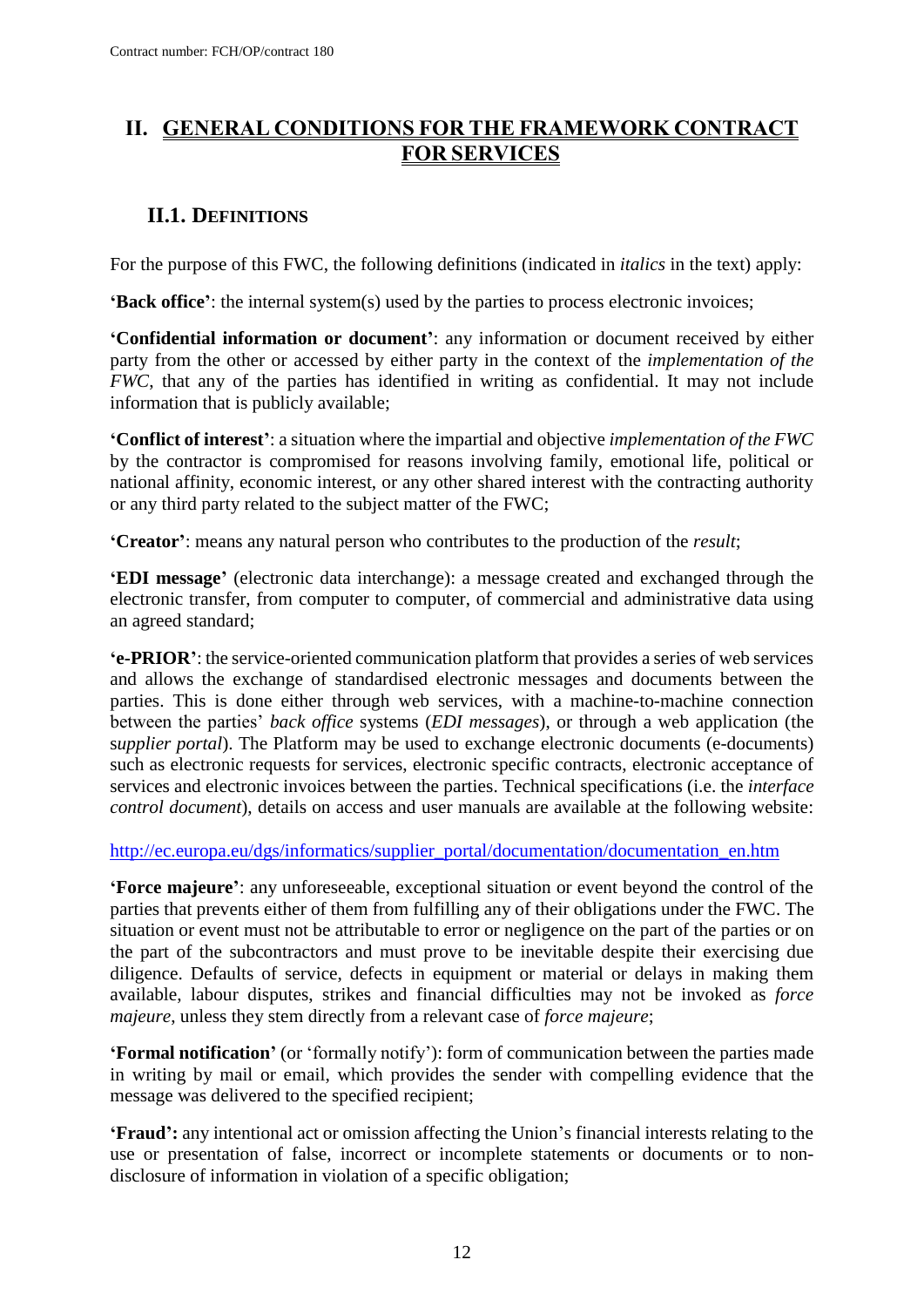**'Implementation of the FWC'**: the purchase of services envisaged in the FWC through the signature and *performance of specific contracts*;

**'Interface control document'**: the guideline document which lays down the technical specifications, message standards, security standards, checks of syntax and semantics, etc. to facilitate machine-to-machine connection. This document is updated on a regular basis;

**'Irregularity'**: any infringement of a provision of Union law resulting from an act or omission by an economic operator, which has, or would have, the effect of prejudicing the Union's budget.

**'Notification'** (or 'notify'): form of communication between the parties made in writing including by electronic means;

**'Order form'**: a simplified form of specific contract by which the contracting authority orders services under this FWC;

**'Performance of a specific contract'**: the execution of tasks and delivery of the purchased services by the contractor to the contracting authority;

**'Personnel'**: persons employed directly or indirectly or contracted by the contractor to implement the FWC;

**'Pre-existing material'**: any material, document, technology or know-how which exists prior to the contractor using it for the production of a *result* in the *implementation of the FWC*;

**'Pre-existing right'**: any industrial and intellectual property right on *pre-existing material*; it may consist in a right of ownership, a licence right and/or right of use belonging to the contractor, the *creator*, the contracting authority as well as to any other third parties;

**'Professional conflicting interest'**: a situation in which the contractor's previous or ongoing professional activities affect its capacity to implement the FWC or to perform a specific contract to an appropriate quality standard.

**'Related person'**: any person who has the power to represent the contractor or to take decisions on its behalf;

**'Request for services'**: a document from the contracting authority requesting that the contractors in a multiple FWC provide a specific tender for services whose terms are not entirely defined under the FWC;

**'Result'**: any intended outcome of the *implementation of the FWC*, whatever its form or nature, which is delivered and finally or partially approved by the contracting authority. A *result* may be further defined in this FWC as a deliverable. A *result* may, in addition to materials produced by the contractor or at its request, also include *pre-existing materials*;

**'Specific contract'**: a contract implementing the FWC and specifying details of a service to be provided;

**'Substantial error'**: any infringement of a contract provision resulting from an act or omission, which causes or might cause a loss to the Union's budget.

**'Supplier portal'**: the *e-PRIOR* portal, which allows the contractor to exchange electronic business documents, such as invoices, through a graphical user interface; its main features can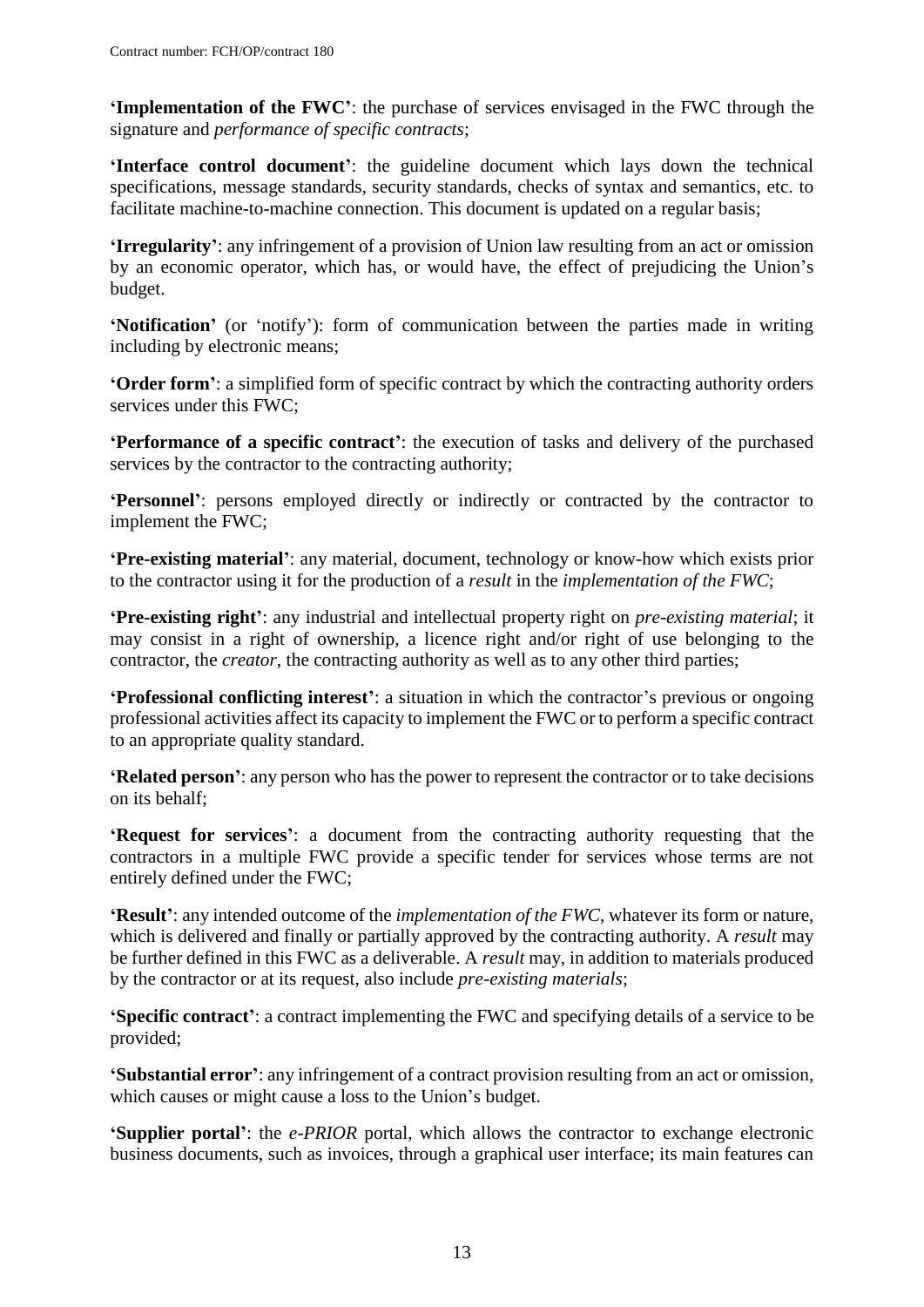be found in the supplier portal overview document available on: [http://ec.europa.eu/dgs/informatics/supplier\\_portal/doc/um\\_supplier\\_portal\\_overview.pdf](http://ec.europa.eu/dgs/informatics/supplier_portal/doc/um_supplier_portal_overview.pdf)

#### <span id="page-13-0"></span>**II.2. ROLES AND RESPONSIBILITIES IN THE EVENT OF A JOINT TENDER**

In the event of a joint tender submitted by a group of economic operators and where the group does not have legal personality or legal capacity, one member of the group is appointed as leader of the group.

## <span id="page-13-1"></span>**II.3. SEVERABILITY**

Each provision of this FWC is severable and distinct from the others. If a provision is or becomes illegal, invalid or unenforceable to any extent, it must be severed from the remainder of the FWC. This does not affect the legality, validity or enforceability of any other provisions of the FWC, which continue in full force and effect. The illegal, invalid or unenforceable provision must be replaced by a legal, valid and enforceable substitute provision which corresponds as closely as possible with the actual intent of the parties under the illegal, invalid or unenforceable provision. The replacement of such a provision must be made in accordance with Article II.11. The FWC must be interpreted as if it had contained the substitute provision as from its entry into force.

## <span id="page-13-2"></span>**II.4. PROVISION OF SERVICES**

- **II.4.1** Signature of the FWC does not guarantee any actual purchase. The contracting authority is bound only by specific contracts implementing the FWC.
- **II.4.2** The contractor must provide services of high quality standards, in accordance with the state of the art in the industry and the provisions of this FWC, in particular the tender specifications and the terms of its tender.
- **II.4.3** The contractor must comply with the minimum requirements provided for in the tender specifications. This includes compliance with applicable obligations under environmental, social and labour law established by Union law, national law and collective agreements or by the international environmental, social and labour law provisions listed in Annex X to Directive  $2014/24/EU^2$ .
- **II.4.4** The contractor must obtain any permit or licence required in the State where the services are to be provided.
- **II.4.5** All periods specified in the FWC are calculated in calendar days, unless otherwise specified.
- **II.4.6** The contractor must not present itself as a representative of the contracting authority and must inform third parties that it is not part of the European public service.
- **II.4.7** The contractor is responsible for the *personnel* who carry out the services and exercises its authority over its *personnel* without interference by the contracting authority. The contractor must inform its *personnel* that:

 $\overline{a}$ 

<sup>2</sup> OJ L 94 of 28.03.2014, p. 65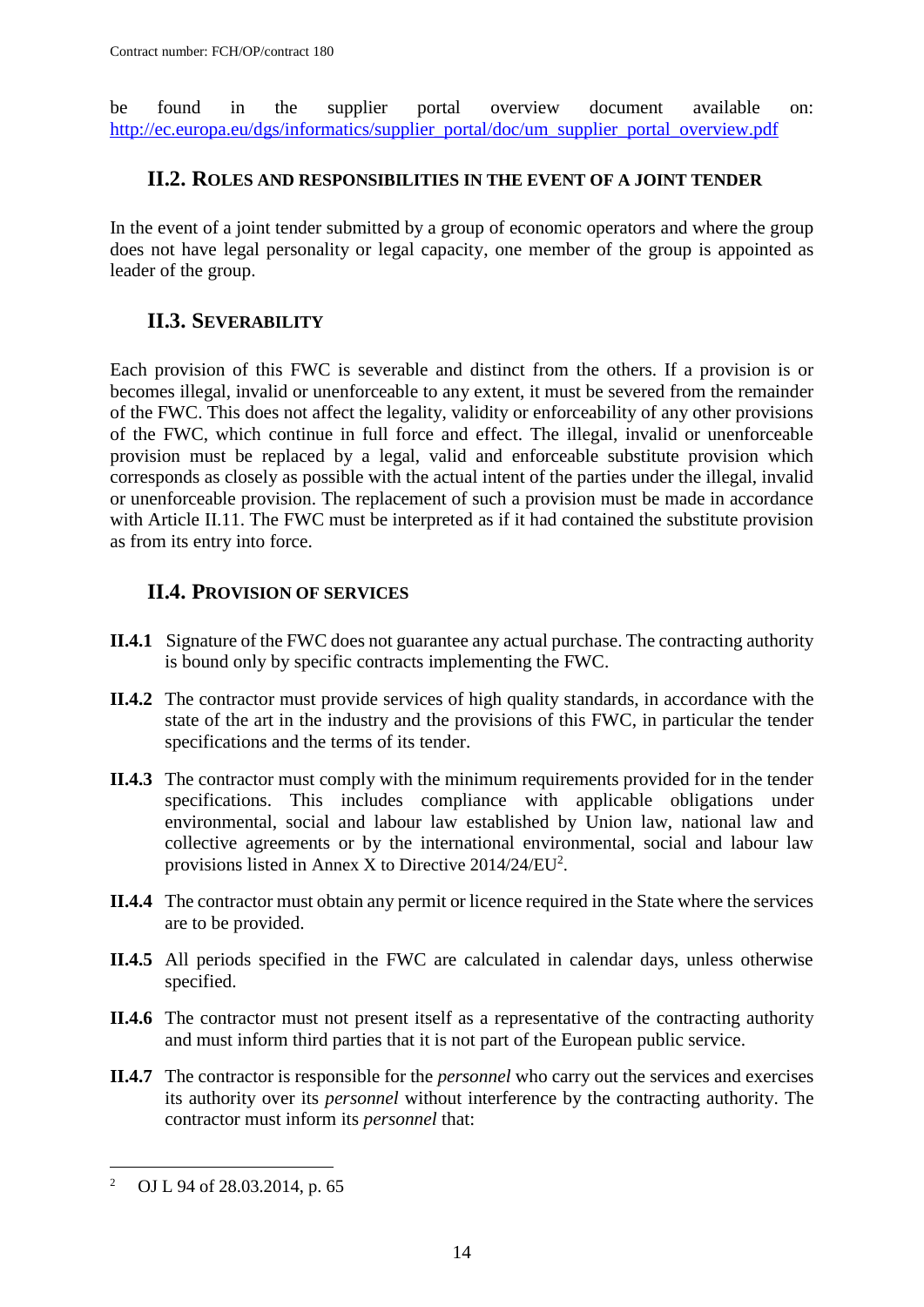- (a) they may not accept any direct instructions from the contracting authority; and
- (b) their participation in providing the services does not result in any employment or contractual relationship with the contracting authority.
- **II.4.8** The contractor must ensure that the *personnel* implementing the FWC and any future replacement personnel possess the professional qualifications and experience required to provide the services, as the case may be on the basis of the selection criteria set out in the tender specifications.
- **II.4.9** At the contracting authority's reasoned request, the contractor must replace any member of *personnel* who:
	- (a) does not have the expertise required to provide the services; or
	- (b) has caused disruption at the premises of the contracting authority.

The contractor bears the cost of replacing its *personnel* and is responsible for any delay in providing the services resulting from the replacement of *personnel*.

**II.4.10** The contractor must record and report to the contracting authority any problem that affects its ability to provide the services. The report must describe the problem, state when it started and what action the contractor is taking to resolve it.

#### <span id="page-14-0"></span>**II.5. COMMUNICATION BETWEEN THE PARTIES**

#### **II.5.1. Form and means of communication**

Any communication of information, notices or documents under the FWC must:

- (a) be made in writing in paper or electronic format in the language of the contract;
- (b) bear the FWC number and, if applicable, the specific contract number;
- (c) be made using the relevant communication details set out in Article I.8; and
- (d) be sent by mail, email or, for the documents specified in the special conditions, via *e-PRIOR*.

If a party requests written confirmation of an e-mail within a reasonable time, the other party must provide an original signed paper version of the communication as soon as possible.

The parties agree that any communication made by email has full legal effect and is admissible as evidence in judicial proceedings.

#### **II.5.2. Date of communications by mail and email**

Any communication is deemed to have been made when the receiving party receives it, unless this FWC contract refers to the date when the communication was sent.

E-mail is deemed to have been received by the receiving party on the day of dispatch of that email, provided that it is sent to the e-mail address indicated in Article I.8. The sending party must be able to prove the date of dispatch. In the event that the sending party receives a nondelivery report, it must make every effort to ensure that the other party actually receives the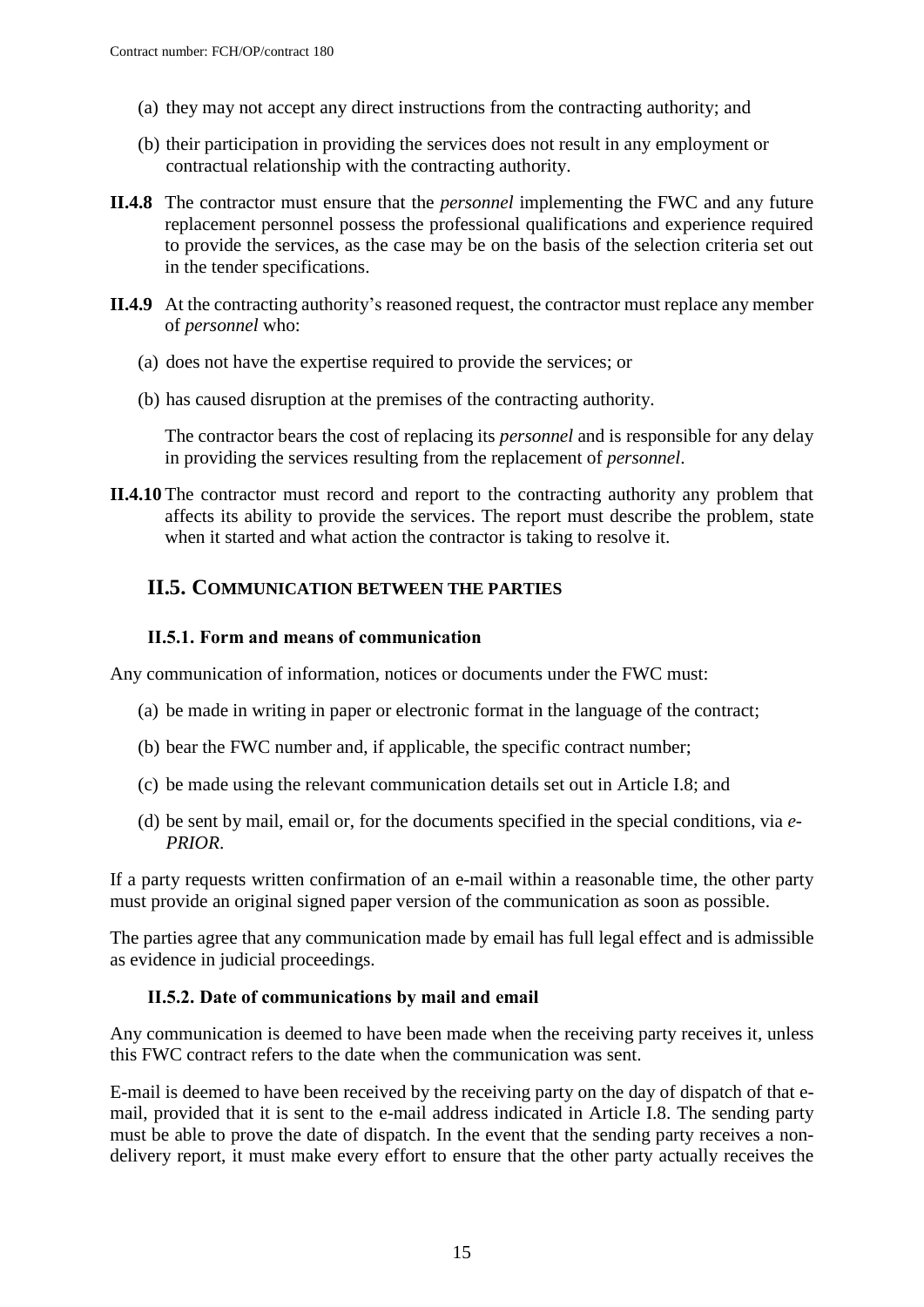communication by email or mail. In such a case, the sending party is not held in breach of its obligation to send such communication within a specified deadline.

Mail sent to the contracting authority is deemed to have been received by the contracting authority on the date on which the department responsible referred to in Article I.8 registers it.

*Formal notifications* are considered to have been received by the receiving party on the date of receipt indicated in the proof received by the sending party that the message was delivered to the specified recipient.

#### **II.5.3. Submission of e-documents via e-PRIOR**

- 1. If provided for in the special conditions, the exchange of electronic documents (edocuments) such as requests for services, specific contracts and invoices between the parties is automated through the use of the *e-PRIOR* platform. This platform provides two possibilities for such exchanges: either through web services (machine-to-machine connection) or through a web application (the *supplier portal*).
- 2. The contracting authority takes the necessary measures to implement and maintain electronic systems that enable the *supplier portal* to be used effectively.
- 3. In the case of machine-to-machine connection, a direct connection is established between the parties' *back offices*. In this case, the parties take the measures necessary on their side to implement and maintain electronic systems that enable the machine-tomachine connection to be used effectively. The electronic systems are specified in the *interface control document*. The contractor (or leader in the case of a joint tender) must take the necessary technical measures to set up a machine-to-machine connection and at its own cost.
- 4. If communication via the *supplier portal* or via the web services (machine-to-machine connection) is hindered by factors beyond the control of one party, it must *notify* the other immediately and the parties must take the necessary measures to restore this communication.
- 5. If it is impossible to restore the communication within two working days, one party must *notify* the other that alternative means of communication specified in Article II.5.1 will be used until the *supplier portal* or the machine-to-machine connection is restored.
- 6. When a change in the *interface control document* requires adaptations, the contractor (or leader in the case of a joint tender) has up to six months from receipt of the *notification* to implement this change. This period can be shortened by mutual agreement of the parties. This period does not apply to urgent measures required by the security policy of the contracting authority to ensure integrity, confidentiality and nonrepudiation of information and the availability of *e-PRIOR*, which must be applied immediately.

#### **II.5.4. Validity and date of e-documents**

- 1. The parties agree that any e-document, including related attachments exchanged via *e-PRIOR*:
	- (a) is considered as equivalent to a paper document;
	- (b) is deemed to be the original of the document;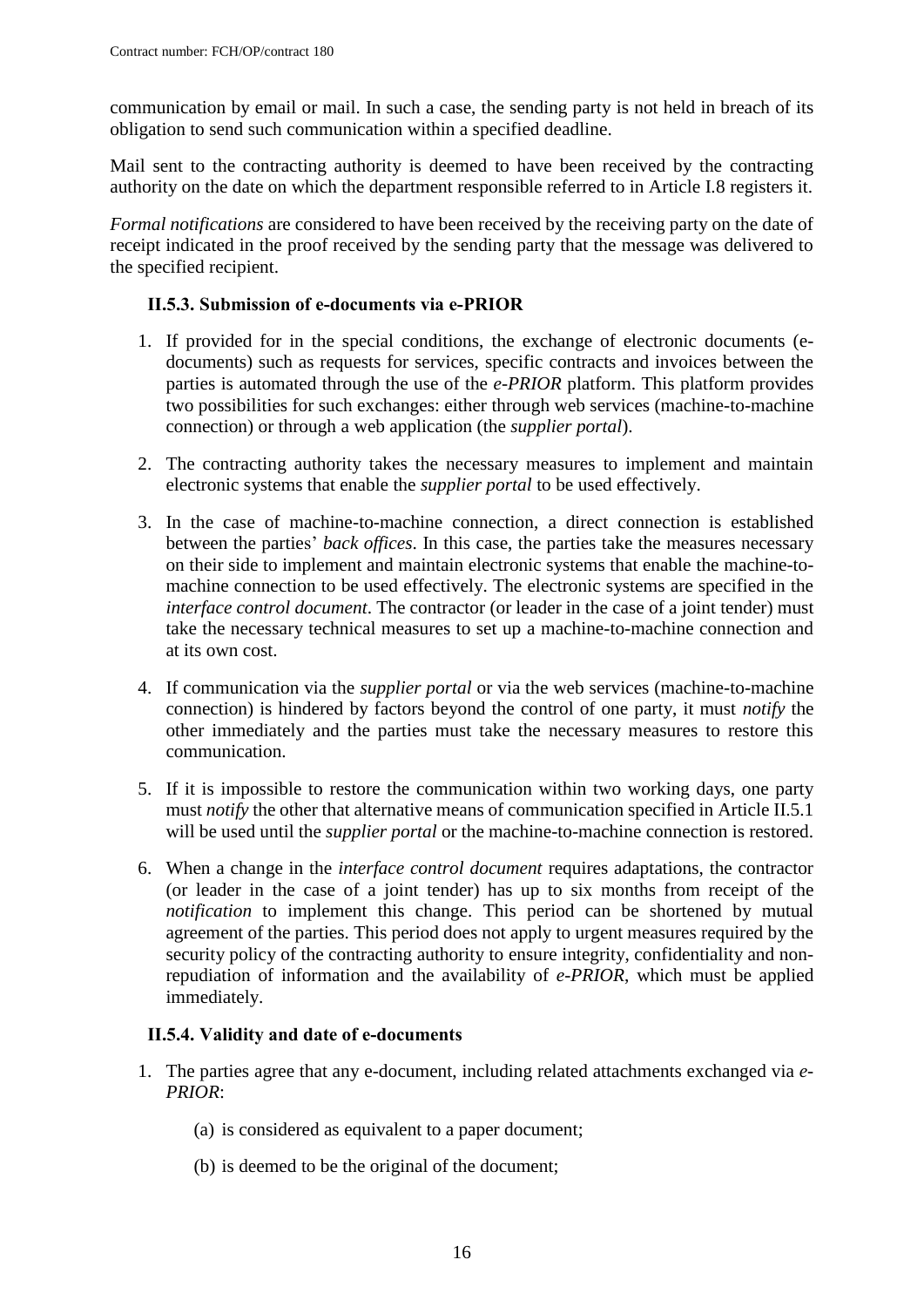- (c) is legally binding on the parties once an *e-PRIOR* authorised person has performed the 'sign' action in *e-PRIOR* and has full legal effect; and
- (d) constitutes evidence of the information contained in it and is admissible as evidence in judicial proceedings.
- 2. The parties expressly waive any rights to contest the validity of such a document solely on the grounds that communications between the parties occurred through *e-PRIOR* or that the document has been signed through *e-PRIOR*. If a direct connection is established between the parties' *back offices* to allow electronic transfer of documents, the parties agree that an e-document, sent as mentioned in the *interface control document*, qualifies as an *EDI message*.
- 3. If the e-document is dispatched through the *supplier portal*, it is deemed to have been legally issued or sent when the contractor (or leader in the case of a joint tender) is able to successfully submit the e-document without any error messages. The generated PDF and XML document for the e-document are considered as a proof of receipt by the contracting authority.
- 4. In the event that an e-document is dispatched using a direct connection established between the parties' *back offices*, the e-document is deemed to have been legally issued or sent when its status is 'received' as defined in the *interface control document*.
- 5. When using the *supplier portal*, the contractor (or leader in the case of a joint tender) can download the PDF or XML message for each e-document for one year after submission. After this period, copies of the e-documents are no longer available for automatic download from the *supplier portal*.

#### **II.5.5. Authorised persons in e-PRIOR**

The contractor submits a request for each person who needs to be assigned the role of 'user' in *e-PRIOR*. These persons are identified by means of the European Communication Authentication Service (ECAS) and authorised to access and perform actions in *e-PRIOR* within the permissions of the user roles that the contracting authority has assigned to them.

User roles enabling these *e-PRIOR* authorised persons to sign legally binding documents such as specific tenders or specific contracts are granted only upon submission of supporting documents proving that the authorised person is empowered to act as a legal representative of the contractor.

## <span id="page-16-0"></span>**II.6. LIABILITY**

- **II.6.1** The contracting authority is not liable for any damage or loss caused by the contractor, including any damage or loss to third parties during or as a consequence of *implementation of the FWC*.
- **II.6.2** If required by the relevant applicable legislation, the contractor must take out an insurance policy against risks and damage or loss relating to the *implementation of the FWC*. It must also take out supplementary insurance as reasonably required by standard practice in the industry. Upon request, the contractor must provide evidence of insurance coverage to the contracting authority.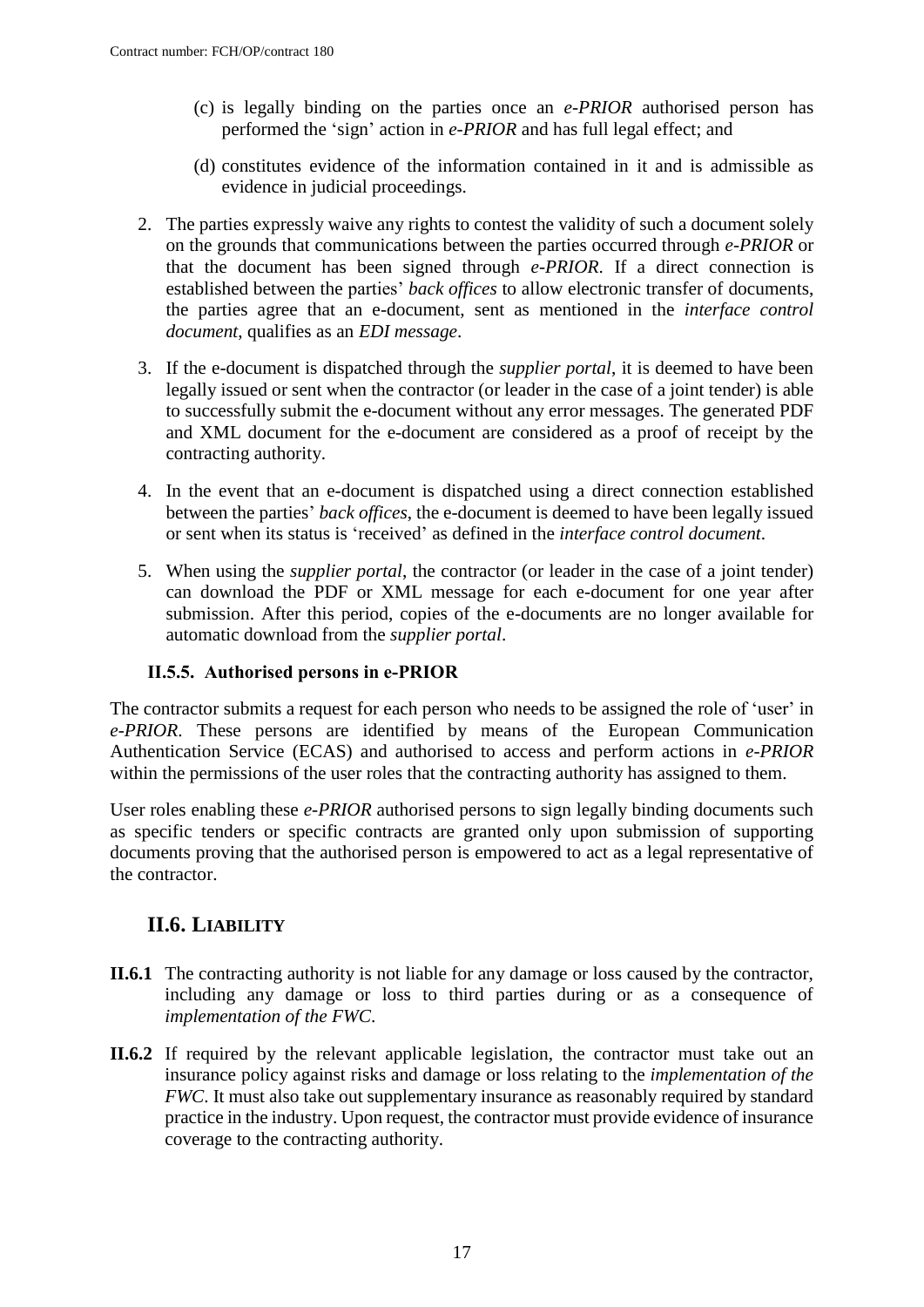- **II.6.3** The contractor is liable for any loss or damage caused to the contracting authority during or as a consequence of *implementation of the FWC*, including in the event of subcontracting, but only up to an amount not exceeding three times the total amount of the relevant specific contract. However, if the damage or loss is caused by the gross negligence or wilful misconduct of the contractor or of its *personnel* or subcontractors, the contractor is liable for the whole amount of the damage or loss.
- **II.6.4** If a third party brings any action against the contracting authority in connection with the *implementation of the FWC*, including any action for alleged breach of intellectual property rights, the contractor must assist the contracting authority in the legal proceedings, including by intervening in support of the contracting authority upon request.

If the contracting authority's liability towards the third party is established and that such liability is caused by the contractor during or as a consequence of the *implementation of the FWC*, Article II.6.3 applies.

- **II.6.5** If the contractor is composed of two or more economic operators (i.e. who submitted a joint tender), they are all jointly and severally liable to the contracting authority for the *implementation of the FWC*.
- **II.6.6** The contracting authority is not liable for any loss or damage caused to the contractor during or as a consequence of *implementation of the FWC*, unless the loss or damage was caused by wilful misconduct or gross negligence of the contracting authority.

#### <span id="page-17-0"></span>**II.7. CONFLICT OF INTEREST AND PROFESSIONAL CONFLICTING INTERESTS**

- **II.7.1** The contractor must take all the necessary measures to prevent any situation of *conflict of interest* or *professional conflicting interest*.
- **II.7.2** The contractor must *notify* the contracting authority in writing as soon as possible of any situation that could constitute a *conflict of interest* or a *professional conflicting interest* during the *implementation of the FWC*. The contractor must immediately take action to rectify the situation.

The contracting authority may do any of the following:

- (a) verify that the contractor's action is appropriate;
- (b) require the contractor to take further action within a specified deadline;
- (c) decide not to award a specific contract to the contractor.
- **II.7.3** The contractor must pass on all the relevant obligations in writing to:
	- (a) its *personnel*;
	- (b) any natural person with the power to represent it or take decisions on its behalf;
	- (c) third parties involved in the *implementation of the FWC*, including subcontractors.

The contractor must also ensure that the persons referred to above are not placed in a situation which could give rise to conflicts of interest.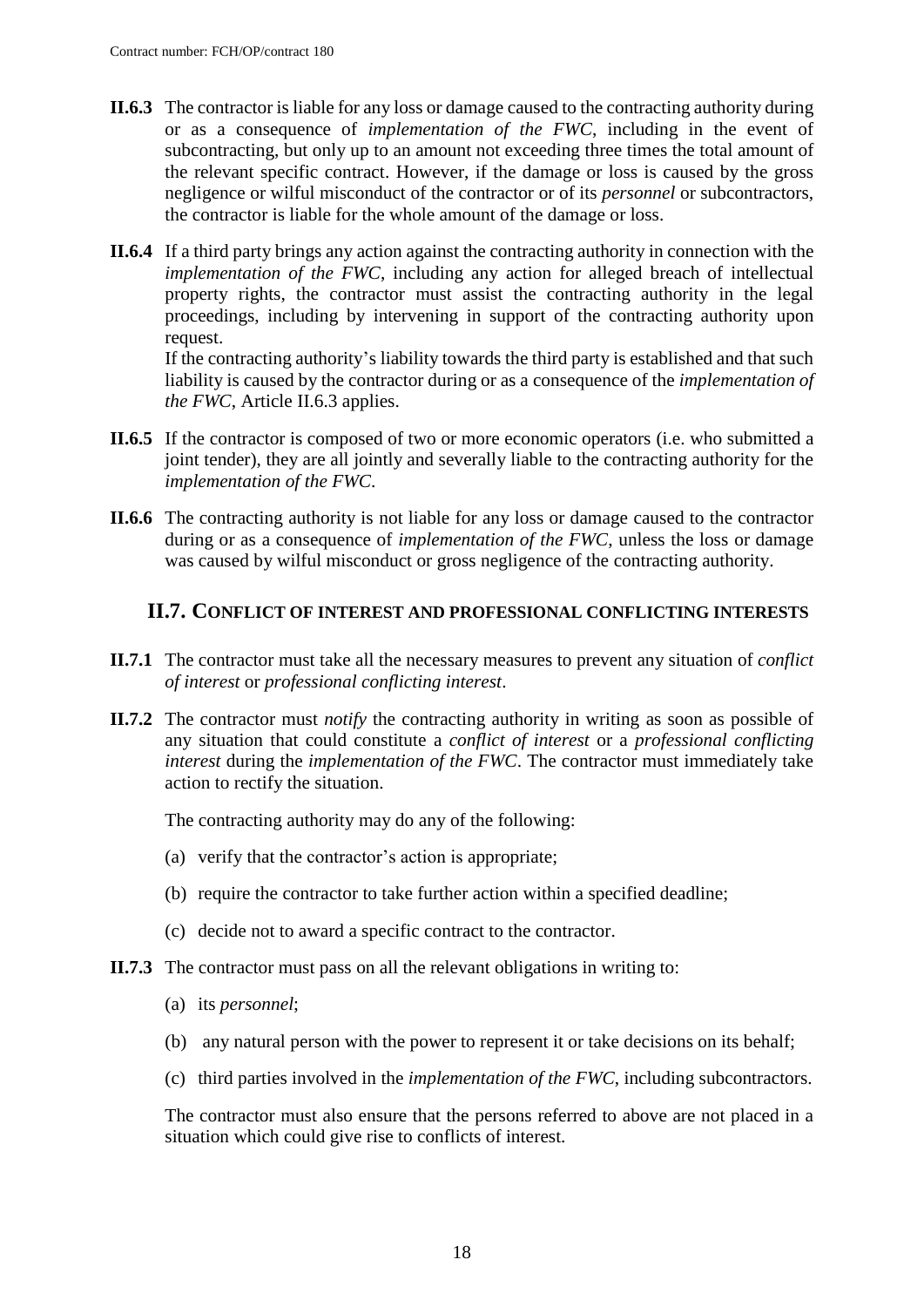## <span id="page-18-0"></span>**II.8. CONFIDENTIALITY**

- **II.8.1.** The contracting authority and the contractor must treat with confidentiality any information or documents, in any format, disclosed in writing or orally, relating to the *implementation of the FWC* and identified in writing as confidential.
- **II.8.2.** Each party must:
	- (a) not use *confidential information or documents* for any purpose other than to perform its obligations under the FWC or a specific contract without the prior written agreement of the other party;
	- (b) ensure the protection of such *confidential information or documents* with the same level of protection as its own *confidential information or documents* and in any case with due diligence;
	- (c) not disclose, directly or indirectly, *confidential information or documents* to third parties without the prior written agreement of the other party.
- **II.8.3** The confidentiality obligations set out in this Article are binding on the contracting authority and the contractor during the *implementation of the FWC* and for as long as the information or documents remain confidential unless:
	- (a) the disclosing party agrees to release the receiving party from the confidentiality obligation earlier;
	- (b) the *confidential information or documents* become public through other means than a breach of the confidentiality obligation;
	- (c) the applicable law requires the disclosure of the *confidential information or documents*.
- **II.8.4** The contractor must obtain from any natural person with the power to represent it or take decisions on its behalf, as well as from third parties involved in the *implementation of the FWC* a commitment that they will comply with this Article. At the request of the contracting authority, the contractor must provide a document providing evidence of this commitment.

#### <span id="page-18-1"></span>**II.9. PROCESSING OF PERSONAL DATA**

- **II.9.1** Any personal data included in the FWC must be processed in accordance with Regulation (EC) No 45/2001 of the European Parliament and of the Council of 18 December 2000 on the protection of individuals with regard to the processing of personal data by the Community institutions and bodies and on the free movement of such data. Such data must be processed by the data controller solely for the purposes of the implementation, management and monitoring of the FWC. This does not affect its possible transmission to bodies entrusted with monitoring or inspection tasks in application of Union law.
- **II.9.2** The contractor has the right to access its personal data and the right to rectify any such data. The contractor should address any queries concerning the processing of its personal data to the data controller.
- **II.9.3** The contractor has right of recourse at any time to the European Data Protection Supervisor.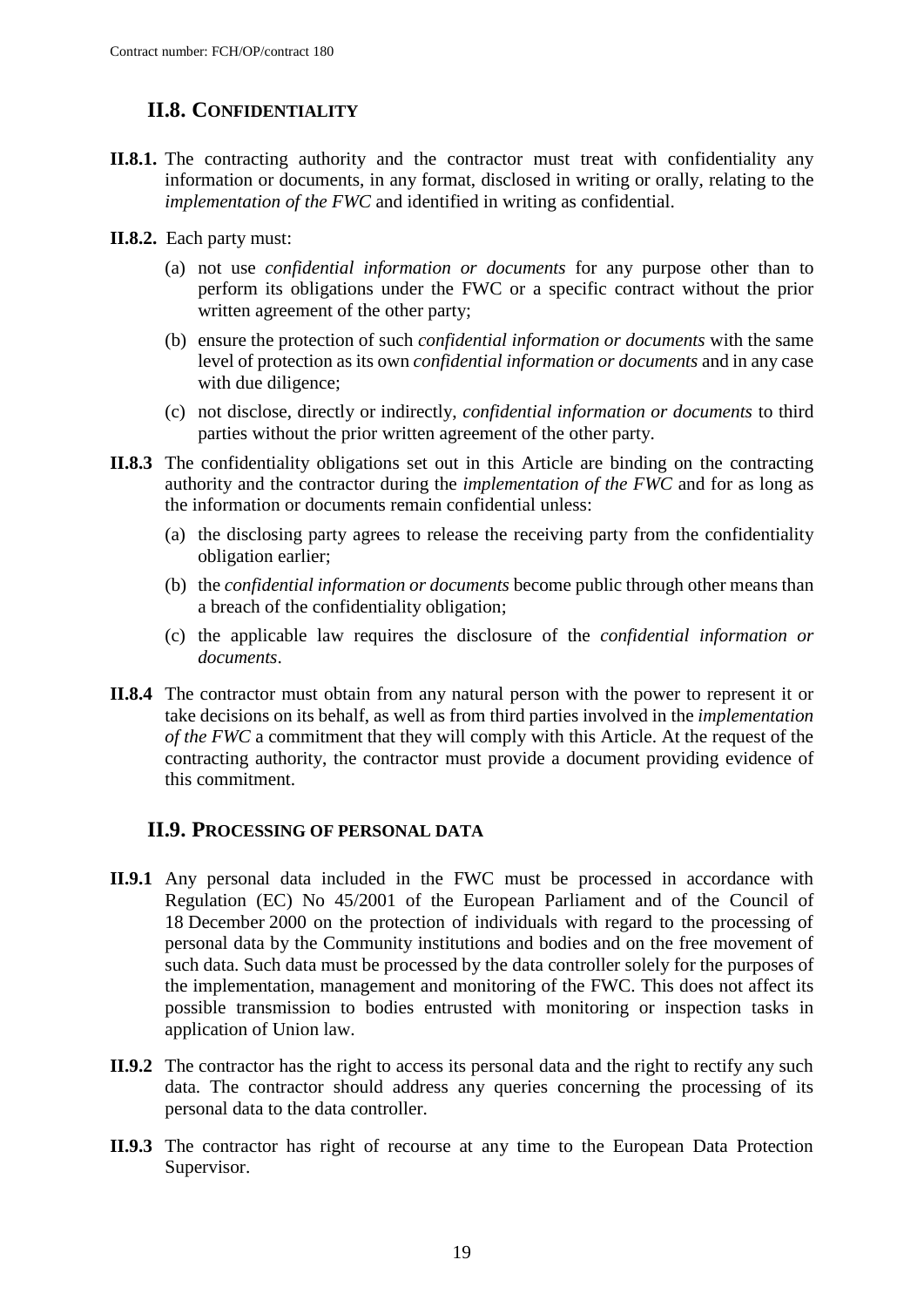- **II.9.4** If the FWC requires the contractor to process any personal data, the contractor may act only under the supervision of the data controller, in particular with regard to the purposes of the processing, the categories of data that may be processed, the recipients of the data and the means by which the data subject may exercise its rights.
- **II.9.5** The contractor must grant *personnel* access to the data to the extent strictly necessary for the implementation, management and monitoring of the FWC.
- **II.9.6** The contractor must adopt appropriate technical and organisational security measures, giving due regard to the risks inherent in the processing and to the nature of the personal data concerned, in order to:
	- (a) prevent any unauthorised person from gaining access to computer systems processing personal data, and especially:
		- (i) unauthorised reading, copying, alteration or removal of storage media;
		- (ii) unauthorised data inputting, as well as any unauthorised disclosure, alteration or erasure of stored personal data;
		- (iii) unauthorised use of data processing systems by means of data transmission facilities;
	- (b) ensure that authorised users of a data-processing system can access only the personal data to which their access right refers;
	- (c) record which personal data have been communicated, when and to whom;
	- (d) ensure that personal data being processed on behalf of third parties can be processed only in the manner prescribed by the contracting authority;
	- (e) ensure that, during communication of personal data and transport of storage media, the data cannot be read, copied or erased without authorisation;
	- (f) design its organisational structure in such a way that it meets data protection requirements.

#### <span id="page-19-0"></span>**II.10. SUBCONTRACTING**

- **II.10.1** The contractor must not subcontract and have the FWC implemented by third parties beyond the third parties already mentioned in its tender without prior written authorisation from the contracting authority.
- **II.10.2** Even if the contracting authority authorises subcontracting, the contractor remains bound by its contractual obligations and is solely responsible for the *implementation of the FWC*.
- **II.10.3** The contractor must ensure that the subcontract does not affect the rights of the contracting authority under this FWC, particularly those under Articles II.8, II.13 and II.24.
- **II.10.4** The contracting authority may request the contractor to replace a subcontractor found to be in a situation provided for in points (d) and (e) of Article II.18.1.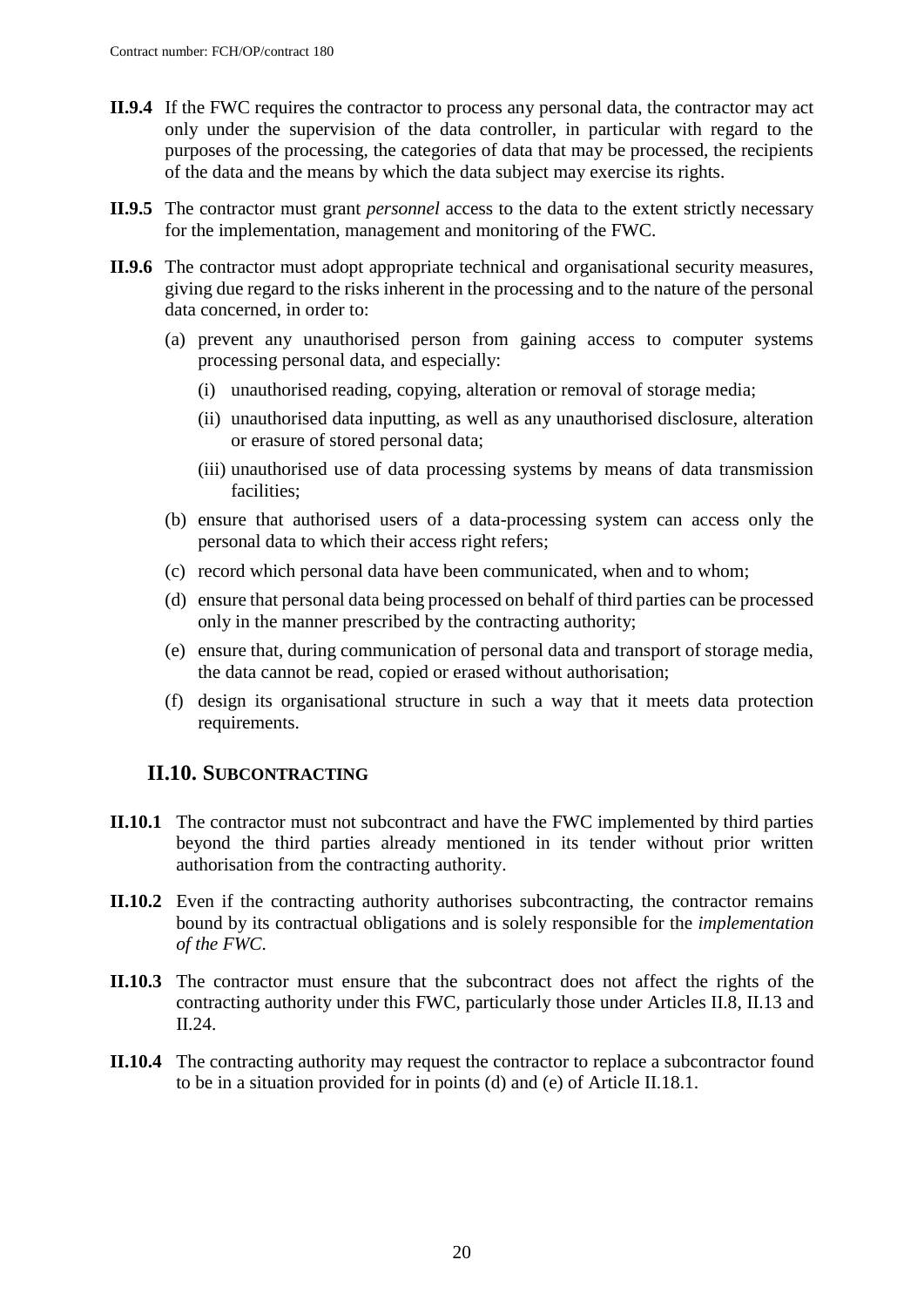## <span id="page-20-0"></span>**II.11. AMENDMENTS**

- **II.11.1** Any amendment to the FWC or a specific contract must be made in writing before all contractual obligations have been fulfilled. A specific contract does not constitute an amendment to the FWC.
- **II.11.2** Any amendment must not make changes to the FWC or a specific contract that might alter the initial conditions of the procurement procedure or result in unequal treatment of tenderers or contractors.

## <span id="page-20-1"></span>**II.12. ASSIGNMENT**

- **II.12.1** The contractor must not assign any of the rights and obligations arising from the FWC, including claims for payments or factoring, without prior written authorisation from the contracting authority. In such cases, the contractor must provide the contracting authority with the identity of the intended assignee.
- **II.12.2** Any right or obligation assigned by the contractor without authorisation is not enforceable against the contracting authority.

## <span id="page-20-2"></span>**II.13. INTELLECTUAL PROPERTY RIGHTS**

### **II.13.1. Ownership of the rights in the results**

The FCH 2 JU acquires irrevocably worldwide ownership of the *results* and of all intellectual property rights under the FWC. The intellectual property rights so acquired include any rights, such as copyright and other intellectual or industrial property rights, to any of the *results* and to all technological solutions and information created or produced by the contractor or by its subcontractor in *implementation of the FWC*. The contracting authority may exploit and use the acquired rights as stipulated in this FWC. The FCH 2 JU acquires all the rights from the moment the contracting authority approves the *results* delivered by the contractor. Such delivery and approval are deemed to constitute an effective assignment of rights from the contractor to the FCH 2 JU.

The payment of the price includes any fees payable to the contractor about the acquisition of ownership of rights by the FCH 2 JU including for all forms of exploitation and of use of the *results*.

#### **II.13.2. Licensing rights on pre-existing materials**

Unless provided otherwise in the special conditions, the FCH 2 JU does not acquire ownership of *pre-existing rights* under this FWC.

The contractor licenses the *pre-existing rights* on a royalty-free, non-exclusive and irrevocable basis to the FCH 2 JU, which may use the *pre-existing materials* for all the modes of exploitation set out in this FWC or in specific contracts. All *pre-existing rights* are licensed to the FCH 2 JU from the moment the *results* are delivered and approved by the contracting authority.

The licensing of *pre-existing rights* to the FCH 2 JU under this FWC covers all territories worldwide and is valid for the duration of intellectual property rights protection.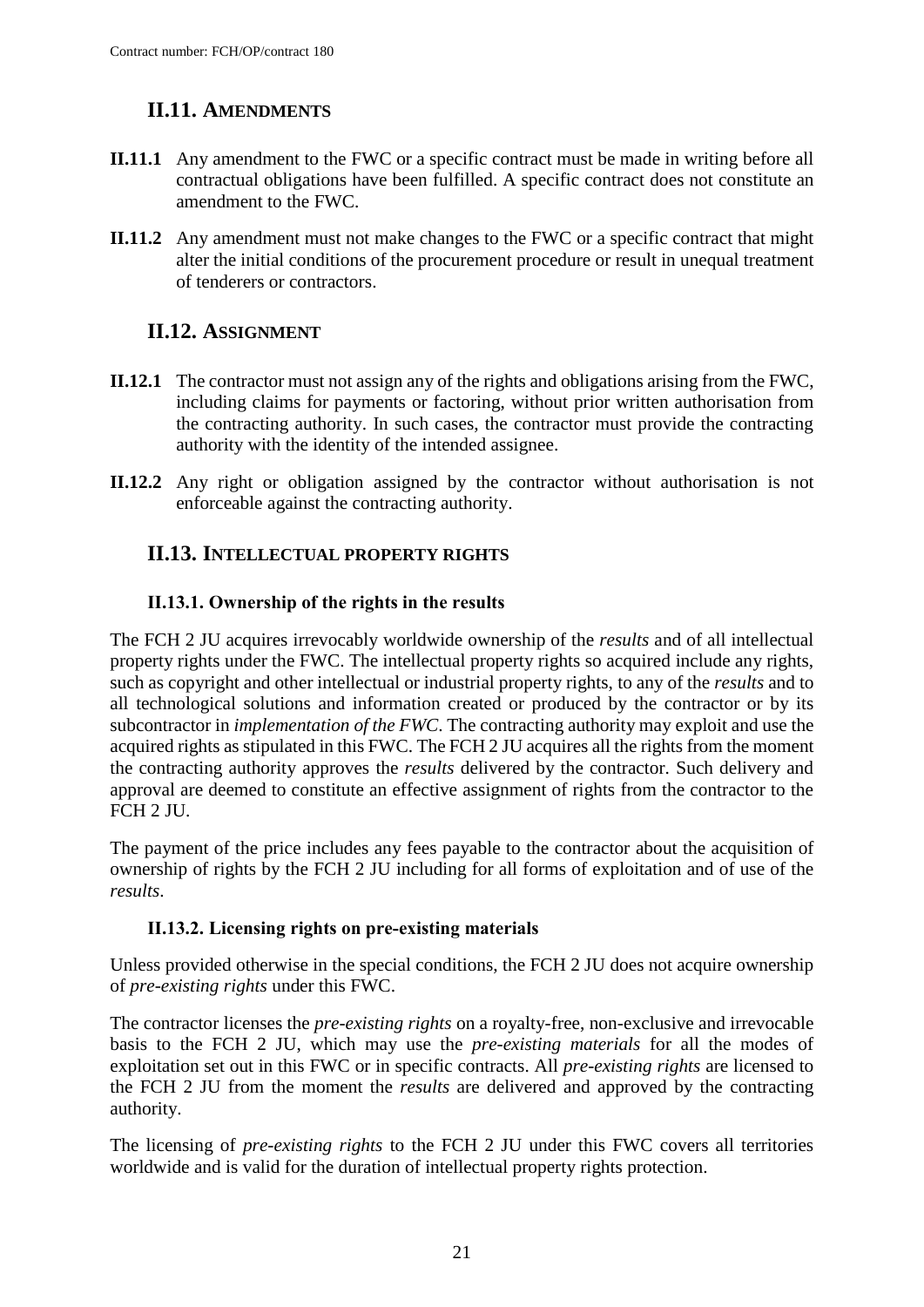The payment of the price as set out in the specific contracts is deemed to also include any fees payable to the contractor in relation to the licensing of *pre-existing rights* to the FCH 2 JU, including for all forms of exploitation and of use of the *results*.

Where *implementation of the FWC* requires that the contractor uses *pre-existing materials* belonging to the contracting authority, the contracting authority may request that the contractor signs an adequate licence agreement. Such use by the contractor will not entail any transfer of rights to the contractor and is limited to the needs of this FWC.

### **II.13.3. Exclusive rights**

The FCH 2 JU acquires the following exclusive rights:

- (a) reproduction: the right to authorise or prohibit direct or indirect, temporary or permanent reproduction of the *results* by any means (mechanical, digital or other) and in any form, in whole or in part;
- (b) communication to the public: the exclusive right to authorise or prohibit any display, performance or communication to the public, by wire or wireless means, including the making available to the public of the *results* in such a way that members of the public may access them from a place and at a time individually chosen by them; this right also includes the communication and broadcasting by cable or by satellite;
- (c) distribution: the exclusive right to authorise or prohibit any form of distribution of *results* or copies of the *results* to the public, by sale or otherwise;
- (d) rental: the exclusive right to authorise or prohibit rental or lending of the *results* or of copies of the *results*;
- (e) adaptation: the exclusive right to authorise or prohibit any modification of the *results*;
- (f) translation: the exclusive right to authorise or prohibit any translation, adaptation, arrangement, creation of derivative works based on the *results*, and any other alteration of the *results*, subject to the respect of moral rights of authors, where applicable;
- (g) where the *results* are or include a database: the exclusive right to authorise or prohibit the extraction of all or a substantial part of the contents of the database to another medium by any means or in any form; and the exclusive right to authorise or prohibit the re-utilization of all or a substantial part of the contents of the database by the distribution of copies, by renting, by on-line or other forms of transmission;
- (h) where the *results* are or include a patentable subject-matter: the right to register them as a patent and to further exploit such patent to the fullest extent;
- (i) where the *results* are or include logos or subject-matter which could be registered as a trademark: the right to register such logo or subject-matter as a trademark and to further exploit and use it;
- (j) where the *results* are or include know-how: the right to use such know-how as is necessary to make use of the *results* to the full extent provided for by this FWC, and the right to make it available to contractors or subcontractors acting on behalf of the contracting authority, subject to their signing of adequate confidentiality undertakings where necessary;
- (k) where the *results* are documents: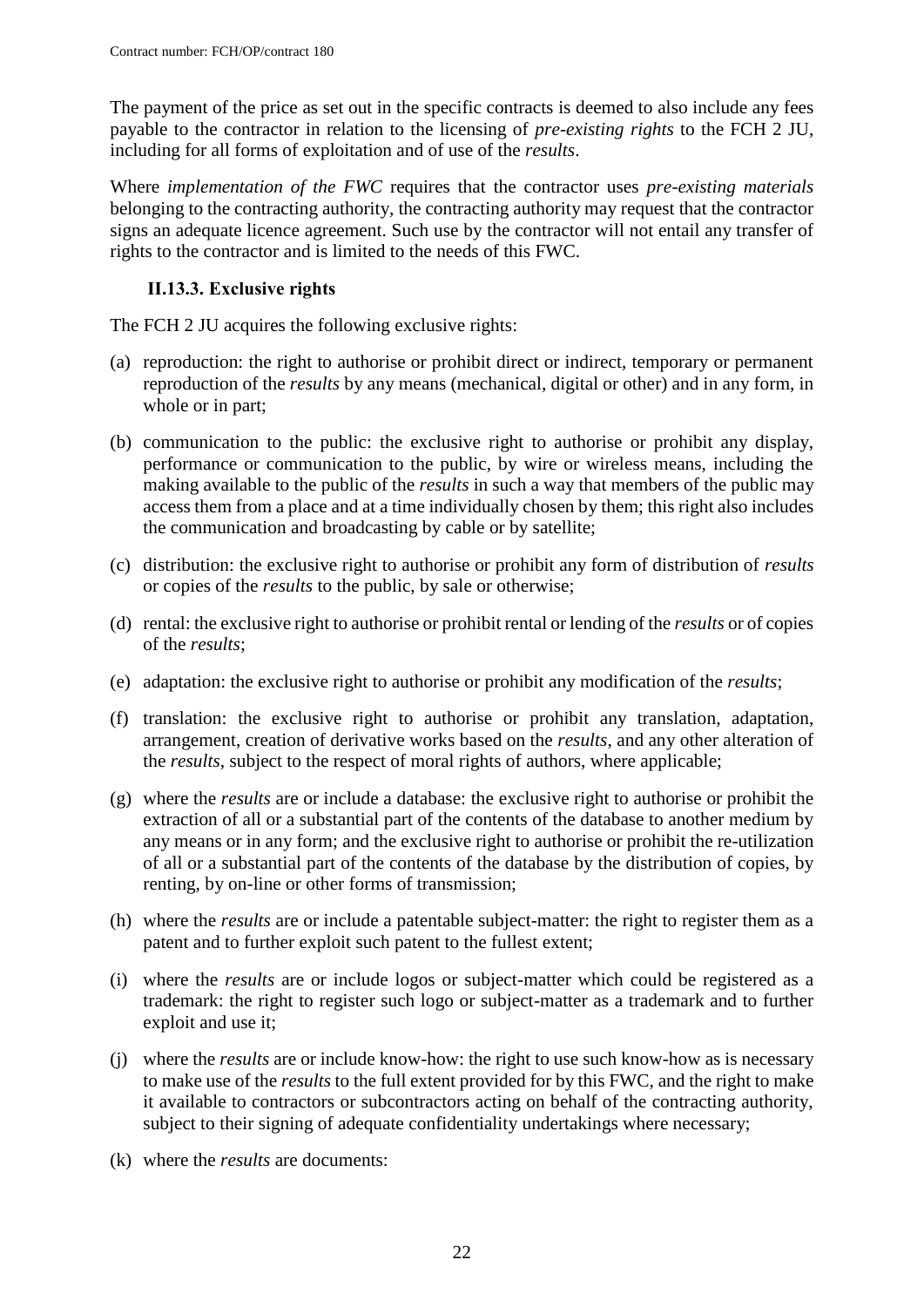- (i) the right to authorise the reuse of the documents in conformity with the Commission Decision of 12 December 2011 on the reuse of Commission documents (2011/833/EU), to the extent it is applicable and the documents fall within its scope and are not excluded by any of its provisions; for the sake of this provision, 'reuse' and 'document' have the meaning given to it by this Decision;
- (ii) the right to store and archive the *results* in line with the document management rules applicable to the contracting authority, including digitisation or converting the format for preservation or new use purposes;
- (l) where the *results* are or incorporate software, including source code, object code and, where relevant, documentation, preparatory materials and manuals, in addition to the other rights mentioned in this Article:
	- (i) end-user rights, for all uses by the FCH 2 JU or by subcontractors which result from this FWC and from the intention of the parties;
	- (ii) the rights to decompile or disassemble the software;
- (m) to the extent that the contractor may invoke moral rights, the right for the contracting authority, except where otherwise provided in this FWC, to publish the *results* with or without mentioning the *creator*(s)' name(s), and the right to decide when and whether the *results* may be disclosed and published.

The contractor warrants that the exclusive rights and the modes of exploitation may be exercised by the FCH 2 JU on all parts of the *results*, be they created by the contractor or consisting of *pre-existing materials*.

Where *pre-existing materials* are inserted in the *results*, the contracting authority may accept reasonable restrictions impacting on the above list, provided that the said materials are easily identifiable and separable from the rest, that they do not correspond to substantial elements of the *results*, and that, should the need arise, satisfactory replacement solutions exist, at no additional costs to the contracting authority. In such case, the contractor will have to clearly inform the contracting authority before making such choice and the contracting authority has the right to refuse it.

#### **II.13.4. Identification of pre-existing rights**

When delivering the *results*, the contractor must warrant that, for any use that the contracting authority may envisage within the limits set in this FWC, the *results* and the *pre-existing material* incorporated in the *results* are free of claims from *creators* or from any third parties and all the necessary *pre-existing rights* have been obtained or licensed.

To that effect, the contractor must establish a list of all *pre-existing rights* to the *results* of this FWC or parts thereof, including identification of the rights' owners. If there are no *pre-existing rights* to the *results*, the contractor must provide a declaration to that effect. The contractor must provide this list or declaration to the contracting authority together with the invoice for payment of the balance at the latest.

#### **II.13.5. Evidence of granting of pre-existing rights**

Upon request by the contracting authority, the contractor must provide evidence that it has the ownership or the right to use all the listed *pre-existing rights*, except for the rights owned or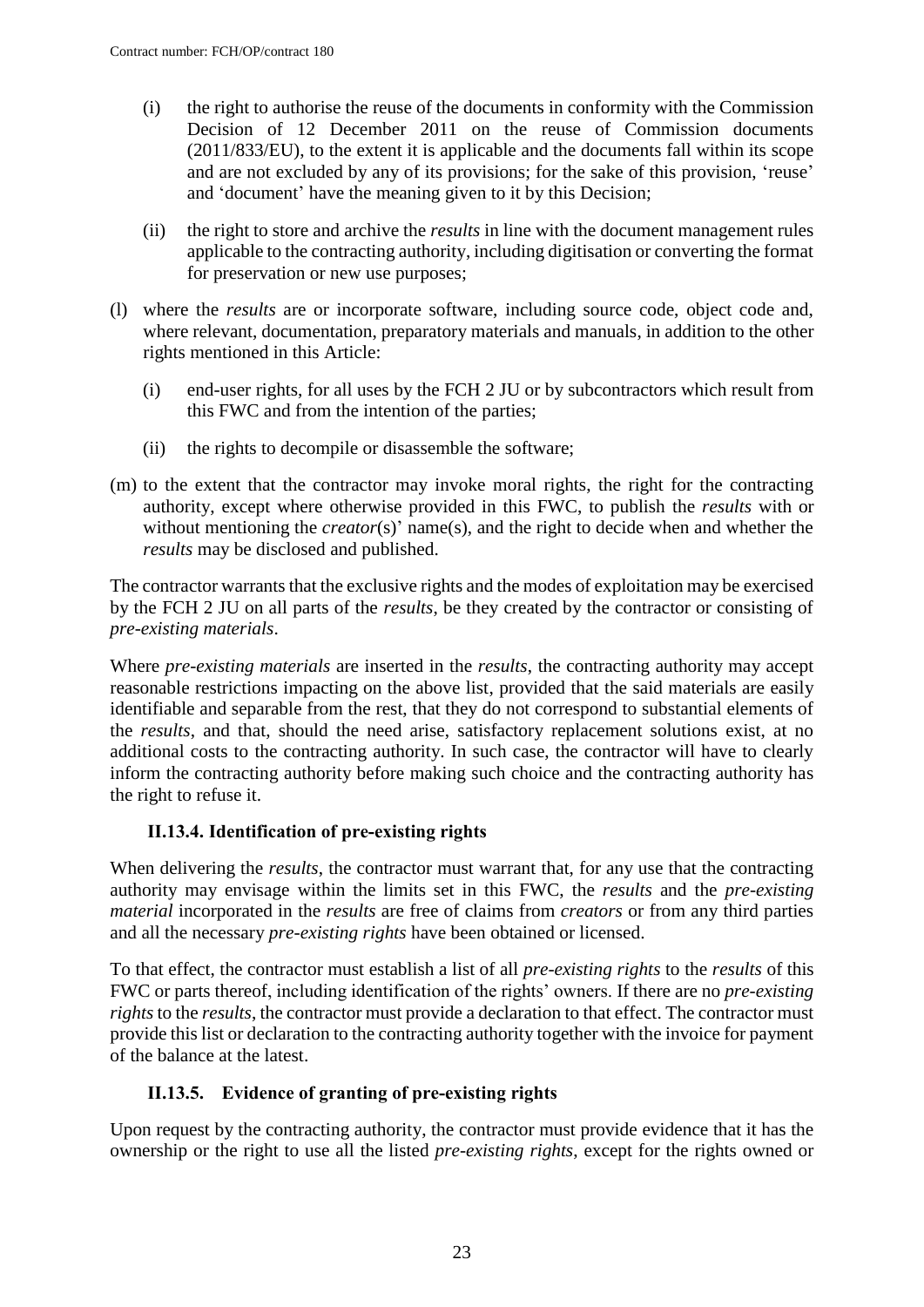licensed by the FCH 2 JU. The contracting authority may request this evidence even after the end of this FWC.

This evidence may refer, for example, to rights to: parts of other documents, images, graphs, fonts, tables, data, software, technical inventions, know-how, IT development tools, routines, subroutines or other programs ('background technology'), concepts, designs, installations or pieces of art, data, source or background materials or any other parts of external origin.

This evidence must include, as appropriate:

- (a) the name and version number of a software product;
- (b) the full identification of the work and its author, developer, *creator*, translator, data entry person, graphic designer, publisher, editor, photographer, producer;
- (c) a copy of the licence to use the product or of the agreement granting the relevant rights to the contractor or a reference to this licence;
- (d) a copy of the agreement or extract from the employment contract granting the relevant rights to the contractor where parts of the *results* were created by its *personnel*;
- (e) the text of the disclaimer notice if any.

Provision of evidence does not release the contractor from its responsibilities if it is found that it does not hold the necessary rights, regardless of when and by whom this fact is revealed.

The contractor also warrants that it possesses the relevant rights or powers to execute the transfer and that it has paid or has verified payment of all due fees including fees due to collecting societies, related to the final *results*.

#### **II.13.6. Quotation of works in the result**

In the *result*, the contractor must clearly point out all quotations of existing works. The complete reference should include as appropriate, the following: name of the author, title of the work, date and place of publication, date of creation, address of publication on the internet, number, volume and other information that allows the origin to be easily identified.

#### **II.13.7. Moral rights of creators**

By delivering the *results*, the contractor warrants that the *creators* will not object to the following on the basis of their moral rights under copyright:

- (a) that their names be mentioned or not mentioned when the *results* are presented to the public;
- (b) that the *results* be divulged or not after they have been delivered in their final version to the contracting authority;
- (c) that the *results* be adapted, provided that this is done in a manner which is not prejudicial to the *creator*'s honour or reputation.

If moral rights on parts of the *results* protected by copyright may exist, the contractor must obtain the consent of *creators* regarding the granting or waiver of the relevant moral rights in accordance with the applicable legal provisions and be ready to provide documentary evidence upon request.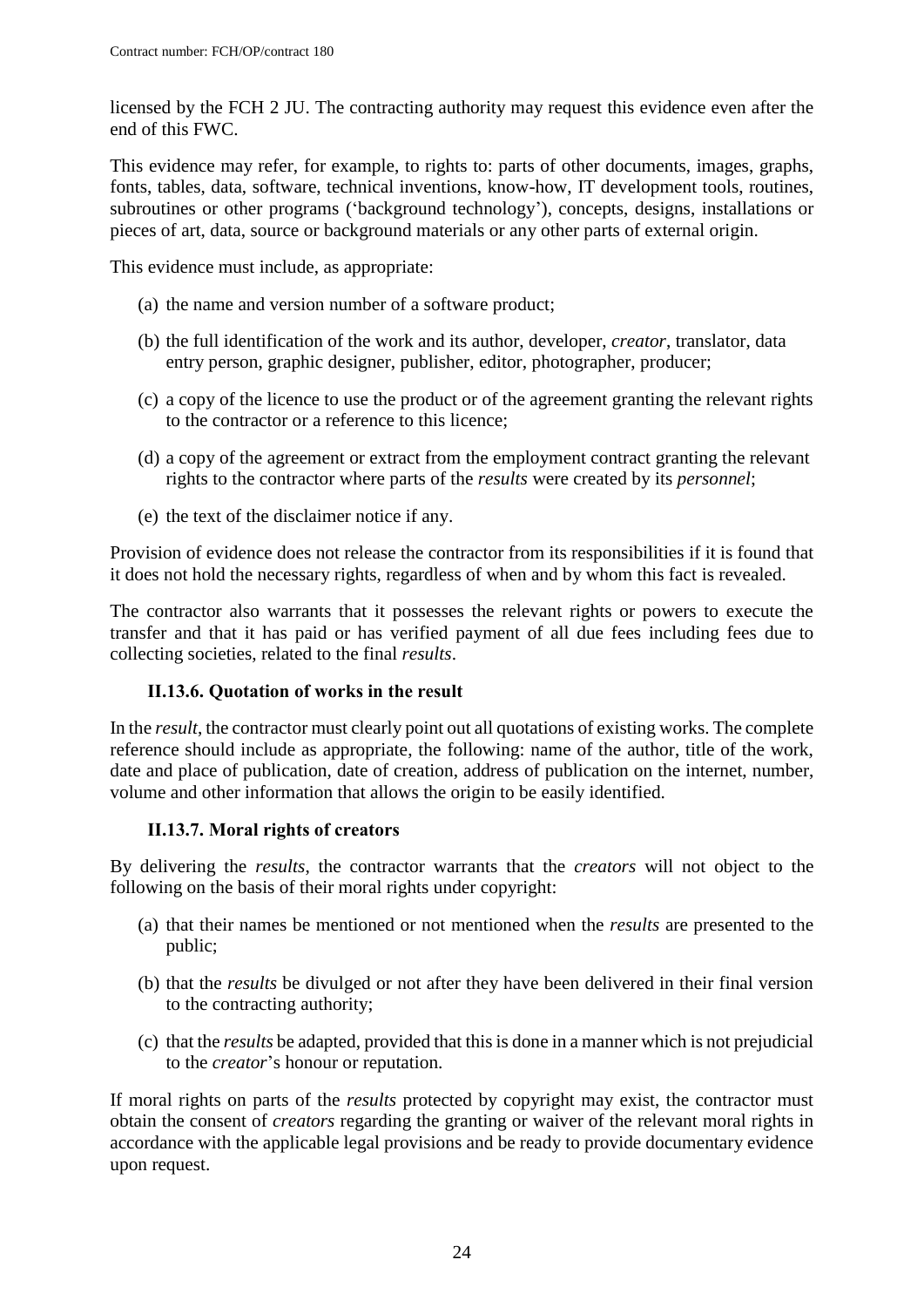### **II.13.8. Image rights and sound recordings**

If natural persons appear in a *result* or their voice or any other private element is recorded in a recognisable manner, the contractor must obtain a statement by these persons (or, in the case of minors, by the persons exercising parental authority) giving their permission for the described use of their image, voice or private element and, on request, submit a copy of the permission to the contracting authority. The contractor must take the necessary measures to obtain such consent in accordance with the applicable legal provisions.

### **II.13.9. Copyright notice for pre-existing rights**

When the contractor retains *pre-existing rights* on parts of the *results*, reference must be inserted to that effect when the *result* is used as set out in Article I.10.1, with the following disclaimer: *'© — year — FCH 2 JU. All rights reserved. Certain parts are licensed under conditions to the EU'*, or with any other equivalent disclaimer as the contracting authority may consider best appropriate, or as the parties may agree on a case-by-case basis. This does not apply where inserting such reference would be impossible, notably for practical reasons.

### **II.13.10. Visibility of FCH 2 JU funding and disclaimer**

When making use of the *results*, the contractor must declare that they have been produced under a contract with the FCH 2 JU and that the opinions expressed are those of the contractor only and do not represent the contracting authority's official position. The contracting authority may waive this obligation in writing or provide the text of the disclaimer.

## <span id="page-24-0"></span>**II.14. FORCE MAJEURE**

- **II.14.1** If a party is affected by *force majeure*, it must immediately *notify* the other party, stating the nature of the circumstances, their likely duration and foreseeable effects.
- **II.14.2** A party is not liable for any delay or failure to perform its obligations under the FWC if that delay or failure is a *result* of *force majeure*. If the contractor is unable to fulfil its contractual obligations owing to *force majeure*, it has the right to remuneration only for the services actually provided.
- <span id="page-24-1"></span>**II.14.3** The parties must take all necessary measures to limit any damage due to *force majeure*.

## **II.15. LIQUIDATED DAMAGES**

## **II.15.1. Delay in delivery**

If the contractor fails to perform its contractual obligations within the applicable time limits set out in this FWC, the contracting authority may claim liquidated damages for each day of delay using the following formula:

0.3 x (*V/d*)

where:

*V* is the price of the relevant purchase or deliverable or *result*;

*d* is the duration specified in the relevant specific contract for delivery of the relevant purchase or deliverable or *result* or, failing that, the period between the date specified in Article I.4.2 and the date of delivery or performance specified in the relevant specific contract, expressed in days.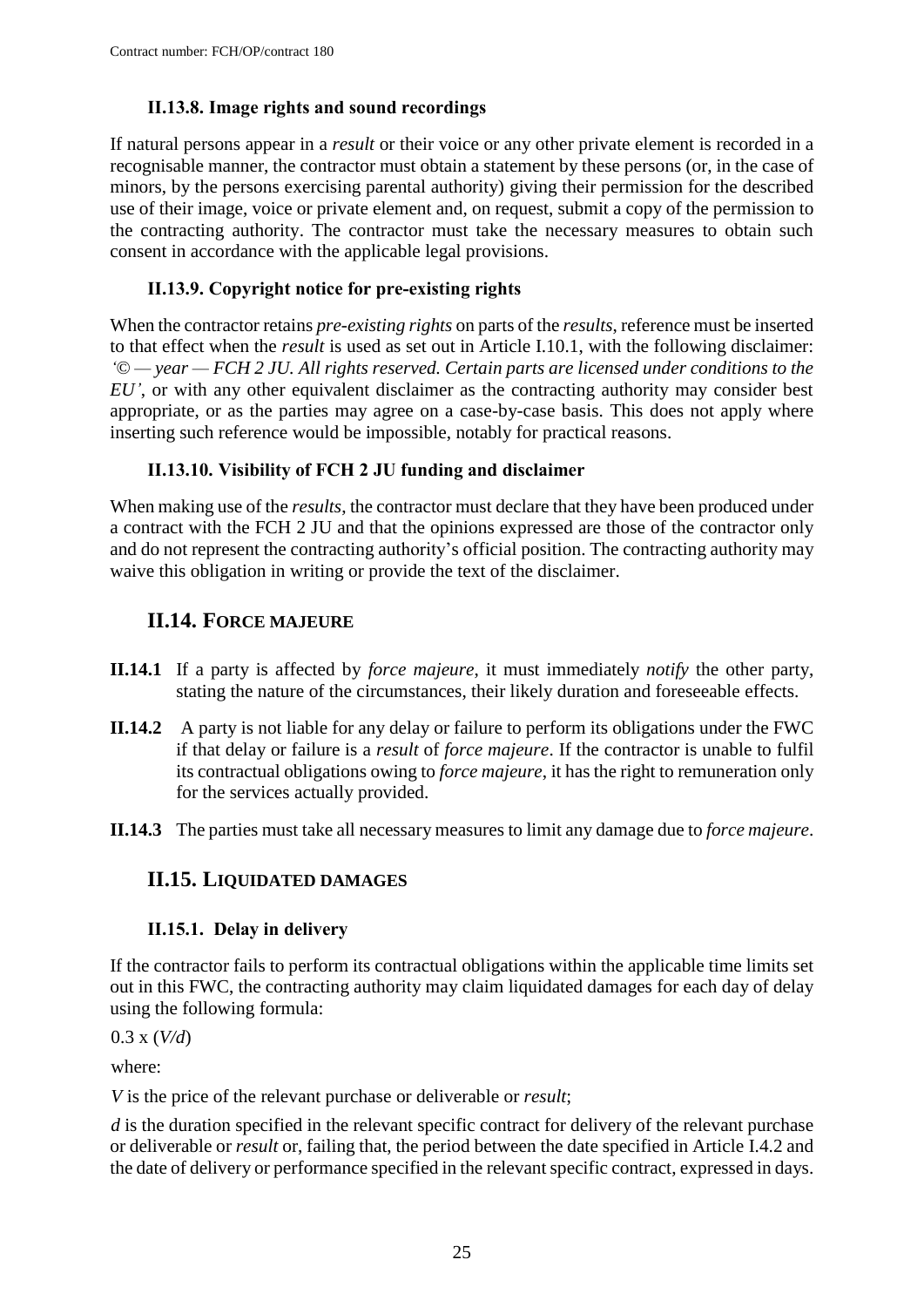Liquidated damages may be imposed together with a reduction in price under the conditions laid down in Article II.16.

#### **II.15.2. Procedure**

The contracting authority must *formally notify* the contractor of its intention to apply liquidated damages and the corresponding calculated amount.

The contractor has 30 days following the date of receipt to submit observations. Failing that, the decision becomes enforceable the day after the time limit for submitting observations has elapsed.

If the contractor submits observations, the contracting authority, taking into account the relevant observations, must *notify* the contractor:

(a) of the withdrawal of its intention to apply liquidated damages; or

(b) of its final decision to apply liquidated damages and the corresponding amount.

## **II.15.3. Nature of liquidated damages**

The parties expressly acknowledge and agree that any amount payable under this Article is not a penalty and represents a reasonable estimate of fair compensation for the damage incurred due to failure to provide the services within the applicable time limits set out in this FWC.

### **II.15.4. Claims and liability**

Any claim for liquidated damages does not affect the contractor's actual or potential liability or the contracting authority's rights under Article II.18.

## <span id="page-25-0"></span>**II.16. REDUCTION IN PRICE**

## **II.16.1. Quality standards**

If the contractor fails to provide the service in accordance with the FWC or a specific contract ('unperformed obligations') or if it fails to provide the service in accordance with the expected quality levels specified in the tender specifications ('low quality delivery'), the contracting authority may reduce or recover payments proportionally to the seriousness of the unperformed obligations or low quality delivery. This includes in particular cases where the contracting authority cannot approve a *result*, report or deliverable as defined in Article I.6 after the contractor has submitted the required additional information, correction or new version.

A reduction in price may be imposed together with liquidated damages under the conditions of Article II.15.

### **II.16.2. Procedure**

The contracting authority must *formally notify* the contractor of its intention to reduce payment and the corresponding calculated amount.

The contractor has 30 days following the date of receipt to submit observations. Failing that, the decision becomes enforceable the day after the time limit for submitting observations has elapsed.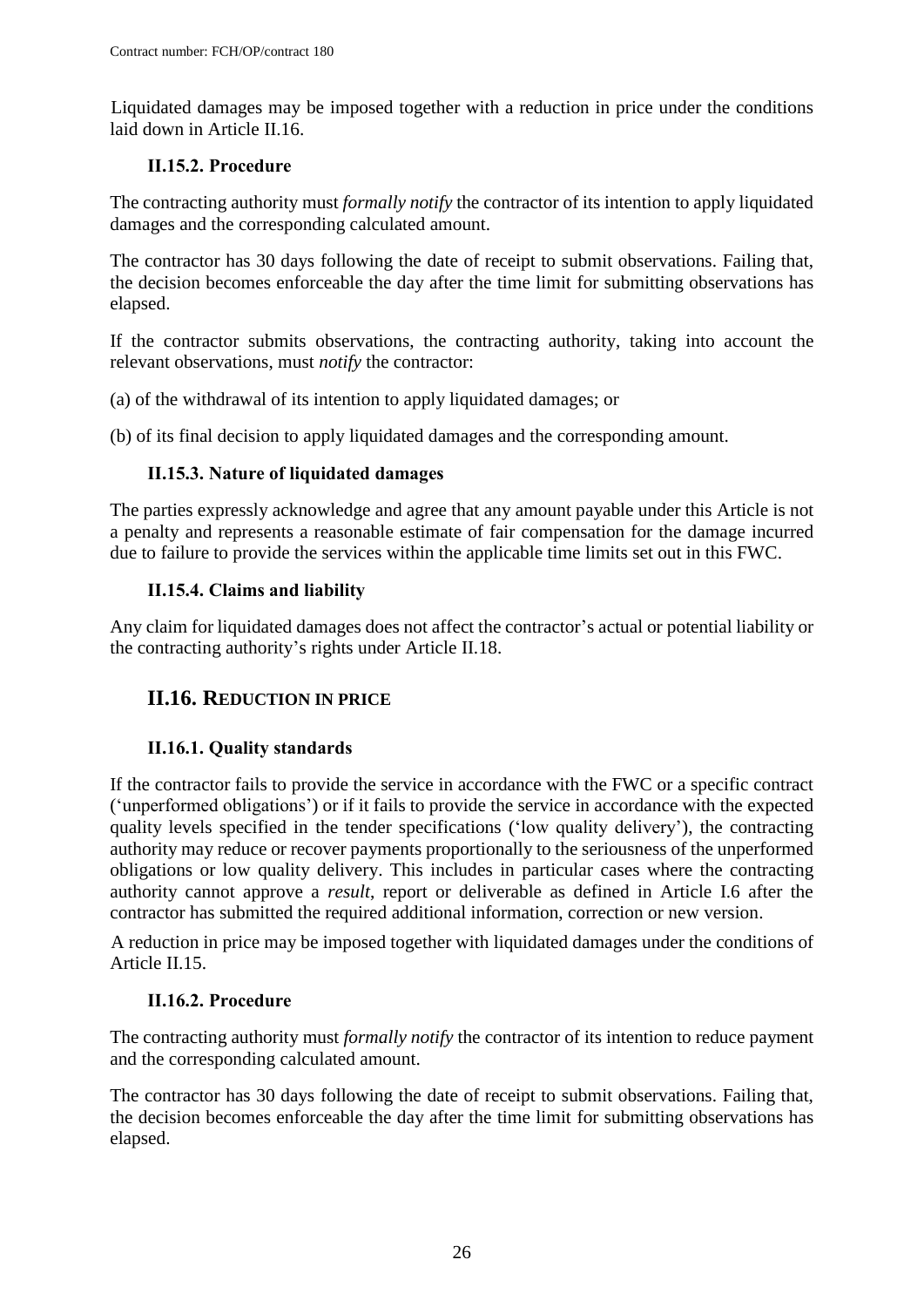If the contractor submits observations, the contracting authority, taking into account the relevant observations, must *notify* the contractor:

(a) of the withdrawal of its intention to reduce payment; or

(b) of its final decision to reduce payment and the corresponding amount,.

#### **II.16.3. Claims and liability**

Any reduction in price does not affect the contractor's actual or potential liability or the contracting authority's rights under Article II.18.

## <span id="page-26-0"></span>**II.17. SUSPENSION OF THE IMPLEMENTATION OF THE FWC**

#### **II.17.1. Suspension by the contractor**

If the contractor is affected by *force majeure*, it may suspend the provision of the services under a specific contract.

The contractor must immediately *notify* the contracting authority of the suspension. The *notification* must include a description of the *force majeure* and state when the contractor expects to resume the provision of services.

The contractor must *notify* the contracting authority as soon as it is able to resume *performance of the specific contract*, unless the contracting authority has already terminated the FWC or the specific contract.

#### **II.17.2. Suspension by the contracting authority**

The contracting authority may suspend the *implementation of the FWC* or *performance of a specific contract* or any part of it:

- (a) if the procedure for awarding the FWC or a specific contract or the *implementation of the FWC* proves to have been subject to *substantial errors*, *irregularities* or *fraud*;
- (b) in order to verify whether the presumed *substantial errors*, *irregularities* or *fraud* actually occurred.

The contracting authority must *formally notify* the contractor of the suspension. Suspension takes effect on the date of *formal notification*, or at a later date if the *formal notification* so provides.

The contracting authority must *notify* the contractor as soon as possible whether:

- (a) it is lifting the suspension; or
- (b) it intends to terminate the FWC or a specific contract under Article II.18.1(f) or (j).

The contractor is not entitled to compensation for suspension of any part of the FWC or a specific contract.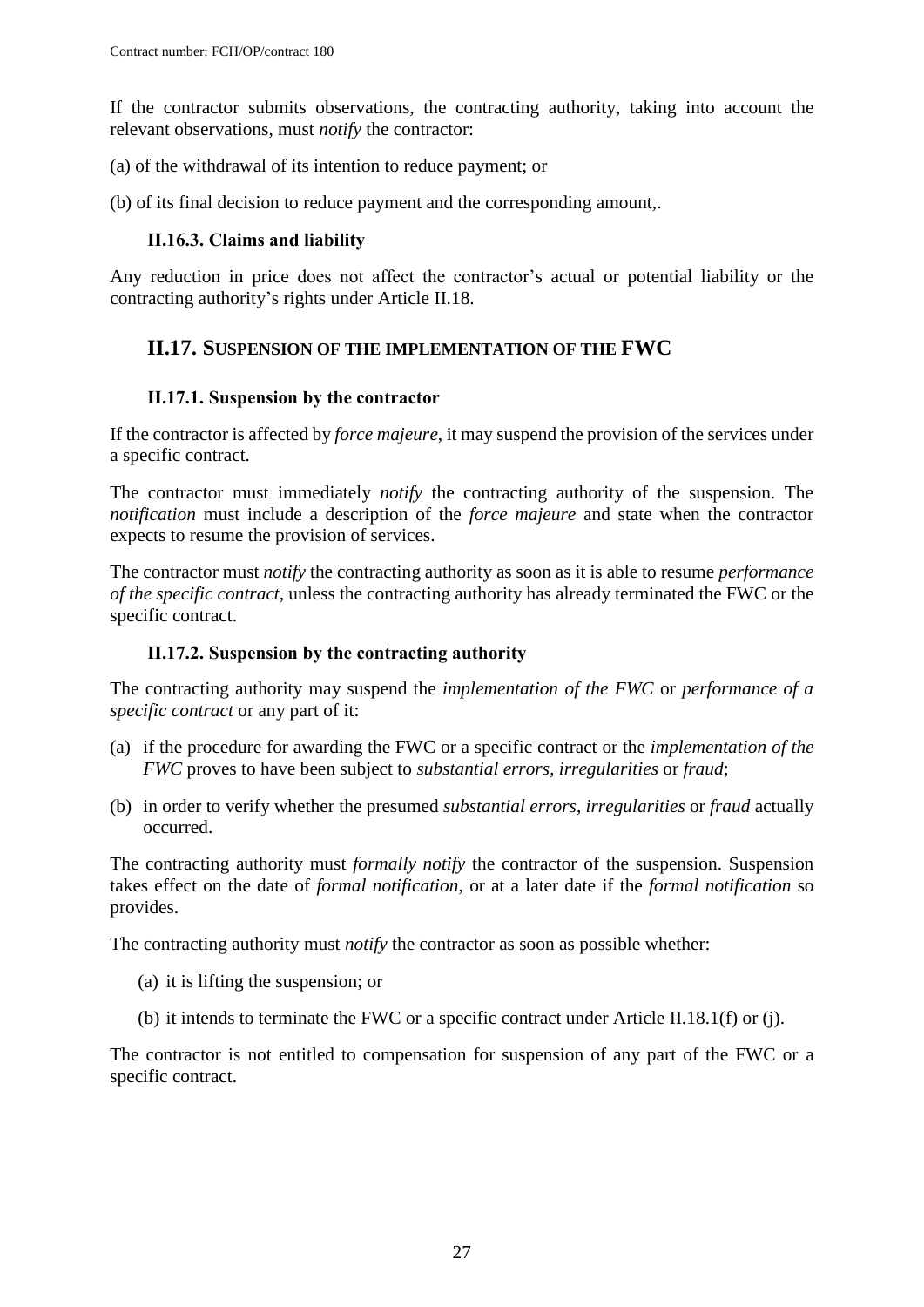$\overline{a}$ 

# <span id="page-27-0"></span>**II.18. TERMINATION OF THE FWC**

#### **II.18.1. Grounds for termination by the contracting authority**

The contracting authority may terminate the FWC or a specific contract in the following circumstances:

- (a) if provision of the services under a pending specific contract has not actually started within 15 days of the scheduled date and the contracting authority considers the new date proposed, if any, unacceptable, taking into account Article II.11.2;
- (b) if the contractor is unable, through its own fault, to obtain any permit or licence required for *implementation of the FWC*;
- (c) if the contractor does not implement the FWC or perform the specific contract in accordance with the tender specifications or *request for service* or is in breach of another substantial contractual obligation or repeatedly refuses to sign specific contracts. Termination of three or more specific contracts in these circumstances also constitutes grounds for termination of the FWC;
- (d) if the contractor or any person that assumes unlimited liability for the debts of the contractor is in one of the situations provided for in points (a) and (b) of Article 106(1) of the Financial Regulation<sup>3</sup>;
- (e) if the contractor or any *related person* is subject to any of the situations provided for in points (c) to (f) of Article 106(1) or to Article 106(2) of the Financial Regulation.
- (f) if the procedure for awarding the FWC or the *implementation of the FWC* prove to have been subject to *substantial errors*, *irregularities* or *fraud*;
- (g) if the contractor does not comply with applicable obligations under environmental, social and labour law established by Union law, national law, collective agreements or by the international environmental, social and labour law provisions listed in Annex X to Directive 2014/24/EU;
- (h) if the contractor is in a situation that could constitute a *conflict of interest* or a *professional conflicting interest* as referred to in Article II.7;
- (i) if a change to the contractor's legal, financial, technical, organisational or ownership situation is likely to substantially affect the *implementation of the FWC* or substantially modify the conditions under which the FWC was initially awarded;
- (j) in the event of *force majeure*, where either resuming implementation is impossible or the necessary ensuing amendments to the FWC or a specific contract would mean that the tender specifications are no longer fulfilled or result in unequal treatment of tenderers or contractors;
- (k) if the needs of the contracting authority change and it no longer requires new services under the FWC; in such cases ongoing specific contracts remain unaffected;

<sup>3</sup> Regulation (EU, EURATOM) No 966/2012 on the financial rules applicable to the general budget of the Union, as amended<http://eur-lex.europa.eu/legal-content/EN/TXT/?uri=celex:32012R0966>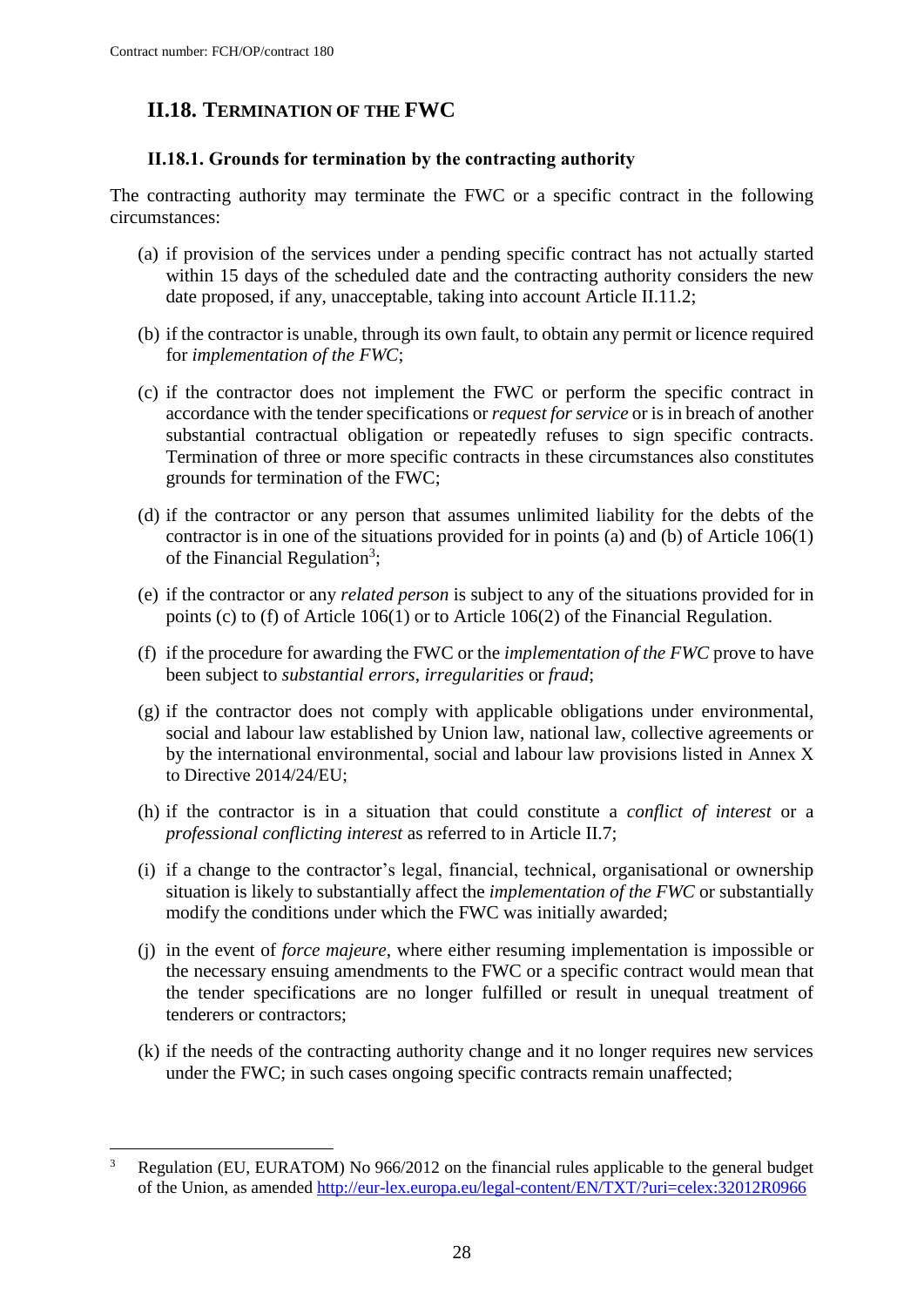(l) if the termination of the FWC with one or more of the contractors means that the multiple FWC with reopening of competition no longer has the minimum required level of competition.

#### **II.18.2. Grounds for termination by the contractor**

The contractor may terminate the FWC or a specific contract if:

- (a) it has evidence that the contracting authority has committed *substantial errors*, *irregularities* or *fraud* in the procedure for awarding the FWC or the *implementation of the FWC*;
- (b) the contracting authority fails to comply with its obligations, in particular the obligation to provide the information needed for the contractor to implement the FWC or to perform a specific contract as provided for in the tender specifications.

#### **II.18.3. Procedure for termination**

A party must *formally notify* the other party of its intention to terminate the FWC or a specific contract and the grounds for termination.

The other party has 30 days following the date of receipt to submit observations, including the measures it has taken to continue fulfilling its contractual obligations. Failing that, the decision to terminate becomes enforceable the day after the time limit for submitting observations has elapsed.

If the other party submits observations, the party intending to terminate must *formally notify* it either of the withdrawal of its intention to terminate or of its final decision to terminate.

In the cases referred to in points (a) to (d), (g) to (i), (k) and (l) of Article II.18.1 and in Article II.18.2, the date on which the termination takes effect must be specified in the *formal notification*.

In the cases referred to in points (e), (f) and (j) of Article II.18.1, the termination takes effect on the day following the date on which the contractor receives *notification* of termination.

In addition, at the request of the contracting authority and regardless of the grounds for termination, the contractor must provide all necessary assistance, including information, documents and files, to allow the contracting authority to complete, continue or transfer the services to a new contractor or internally, without interruption or adverse effect on the quality or continuity of the services. The parties may agree to draw up a transition plan detailing the contractor's assistance unless such plan is already detailed in other contractual documents or in the tender specifications. The contractor must provide such assistance at no additional cost, except if it can demonstrate that it requires substantial additional resources or means, in which case it must provide an estimate of the costs involved and the parties will negotiate an arrangement in good faith.

#### **II.18.4. Effects of termination**

The contractor is liable for damage incurred by the contracting authority as a result of the termination of the FWC or a specific contract including the cost of appointing another contractor to provide or complete the services, unless the damage was caused by the situation specified in Article II.18.1(j), (k) or (l) or in Article II.18.2. The contracting authority may claim compensation for such damage.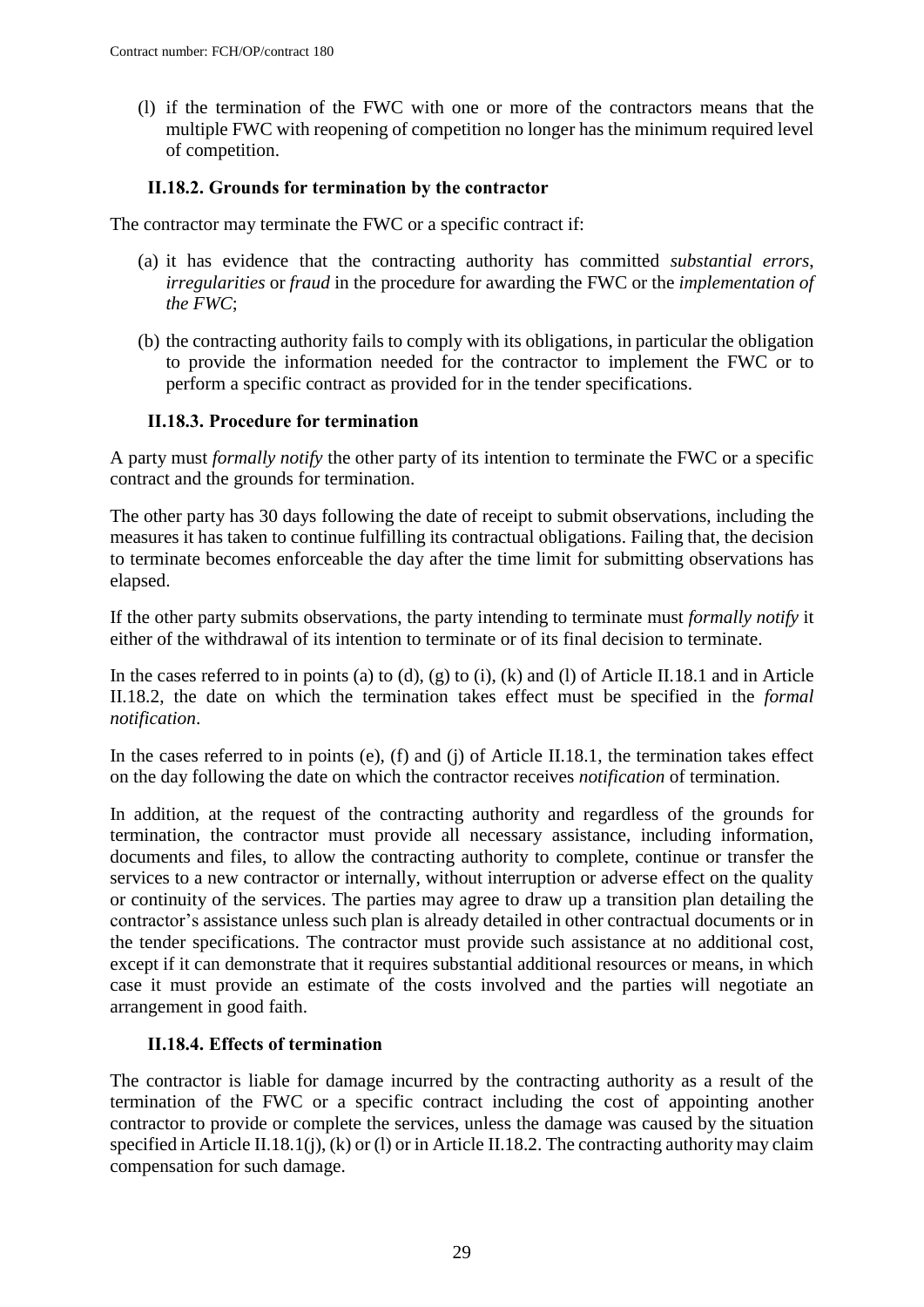The contractor is not entitled to compensation for any loss resulting from the termination of the FWC or a specific contract, including loss of anticipated profits, unless the loss was caused by the situation specified in Article II.18.2.

The contractor must take all appropriate measures to minimise costs, prevent damage and cancel or reduce its commitments.

Within 60 days of the date of termination, the contractor must submit any report, deliverable or *result* and any invoice required for services that were provided before the date of termination.

In the case of joint tenders, the contracting authority may terminate the FWC or a specific contract with each member of the group separately on the basis of points (d), (e) or (g) of Article II.18.1, under the conditions set out in Article II.11.2

## <span id="page-29-0"></span>**II.19. INVOICES, VALUE ADDED TAX AND E-INVOICING**

#### **II.19.1. Invoices and value added tax**

Invoices must contain the contractor's (or leader's in the case of a joint tender) identification data, the amount, the currency and the date, as well as the FWC reference and reference to the specific contract.

Invoices must indicate the place of taxation of the contractor (or leader in the case of a joint tender) for value added tax (VAT) purposes and must specify separately amounts not including VAT and amounts including VAT.

The contracting authority is exempt from all taxes and duties, including VAT, in accordance with Articles 3 and 4 of the Protocol on the privileges and immunities of the European Union.

The contractor (or leader in the case of a joint tender) must complete the necessary formalities with the relevant authorities to ensure that the supplies and services required for *implementation of the FWC* are exempt from taxes and duties, including VAT.

#### **II.19.2. E-invoicing**

If provided for in the special conditions, the contractor (or leader in the case of a joint tender) submits invoices in electronic format if the conditions regarding electronic signature specified by Directive 2006/112/EC on VAT are fulfilled, i.e. using a qualified electronic signature or through electronic data interchange.

<span id="page-29-1"></span>Reception of invoices by standard format (pdf) or email is not accepted.

## **II.20. PRICE REVISION**

If a price revision index is provided in Article I.5.2, this Article applies to it.

Prices are fixed and not subject to revision during the first year of the FWC.

At the beginning of the second and every following year of the FWC, each price may be revised upwards or downwards at the request of one of the parties.

A party may request a price revision in writing no later than three months before the anniversary date of entry into force of the FWC. The other party must acknowledge the request within 14 days of receipt.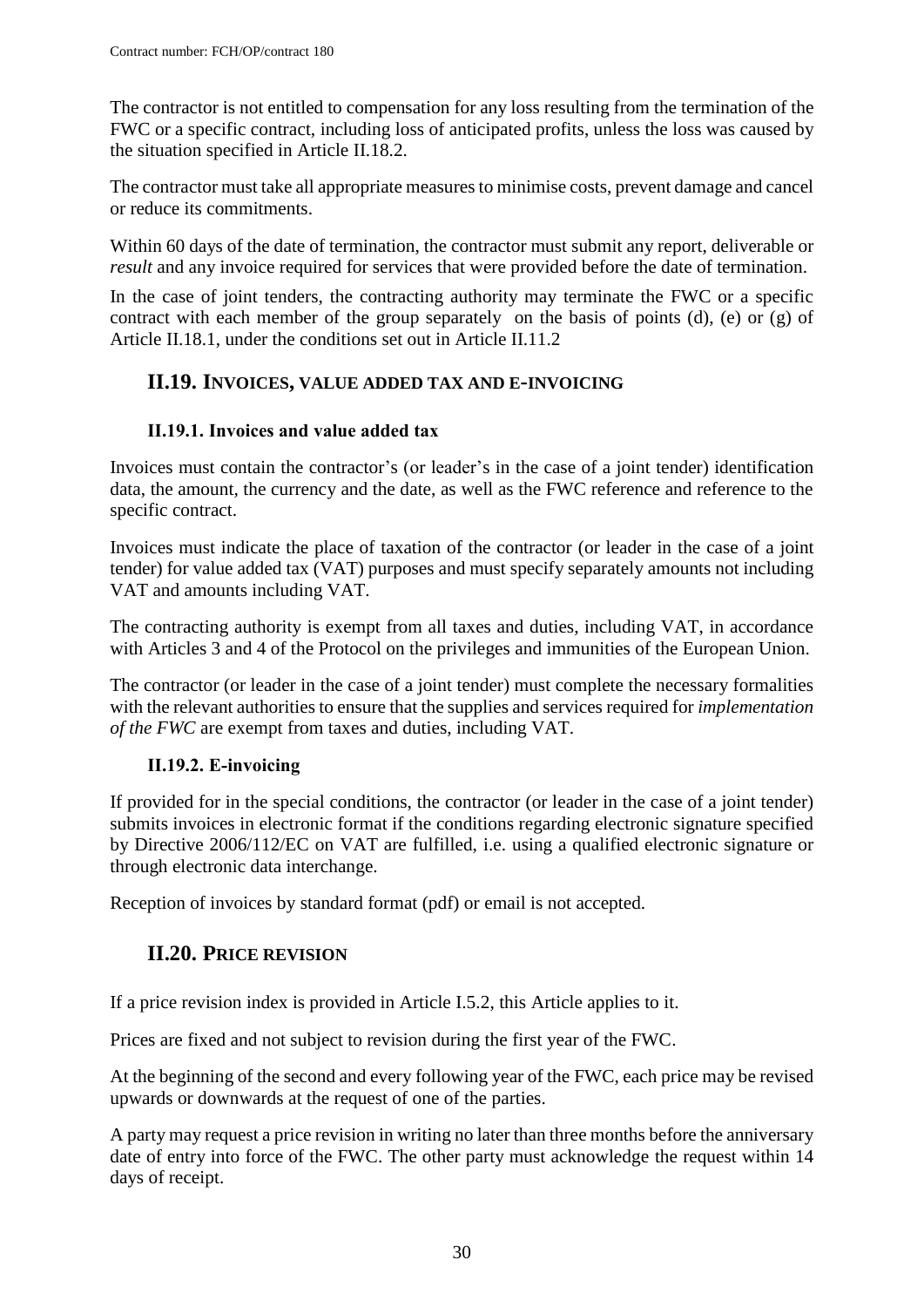At the anniversary date, the contracting authority must communicate the final index for the month in which the request was received, or failing that, the last provisional index available for that month. The contractor establishes the new price on this basis and communicates it as soon as possible to the contracting authority for verification.

The contracting authority purchases on the basis of the prices in force at the date on which the specific contract enters into force.

The price revision is calculated using the following formula:

Ir  $Pr = PoX$  (--) Io

where:  $Pr = \text{revised price};$ 

 $Po = price$  in the tender;

 $I_0$  = index for the month in which the FWC enters into force;

 $Ir = index$  for the month in which the request to revise prices is received.

### <span id="page-30-0"></span>**II.21. PAYMENTS AND GUARANTEES**

#### **II.21.1. Date of payment**

Payments are deemed to be effected on the date when they are debited to the contracting authority's account.

#### **II.21.2. Currency**

Payments are made in euros or in the currency provided for in Article I.7.

#### **II.21.3. Conversion**

The contracting authority makes any conversion between the euro and another currency at the daily euro exchange rate published in the Official Journal of the European Union, or failing that, at the monthly accounting exchange rate, as established by the European Commission and published on the website indicated below, applicable on the day when it issues the payment order.

The contractor makes any conversion between the euro and another currency at the monthly accounting exchange rate, established by the Commission and published on the website indicated below, applicable on the date of the invoice.

[http://ec.europa.eu/budget/contracts\\_grants/info\\_contracts/inforeuro/inforeuro\\_en.cfm](http://ec.europa.eu/budget/contracts_grants/info_contracts/inforeuro/inforeuro_en.cfm)

#### **II.21.4. Costs of transfer**

The costs of the transfer are borne as follows:

- (a) the contracting authority bears the costs of dispatch charged by its bank;
- (b) the contractor bears the costs of receipt charged by its bank;
- (c) the party causing repetition of the transfer bears the costs for repeated transfer.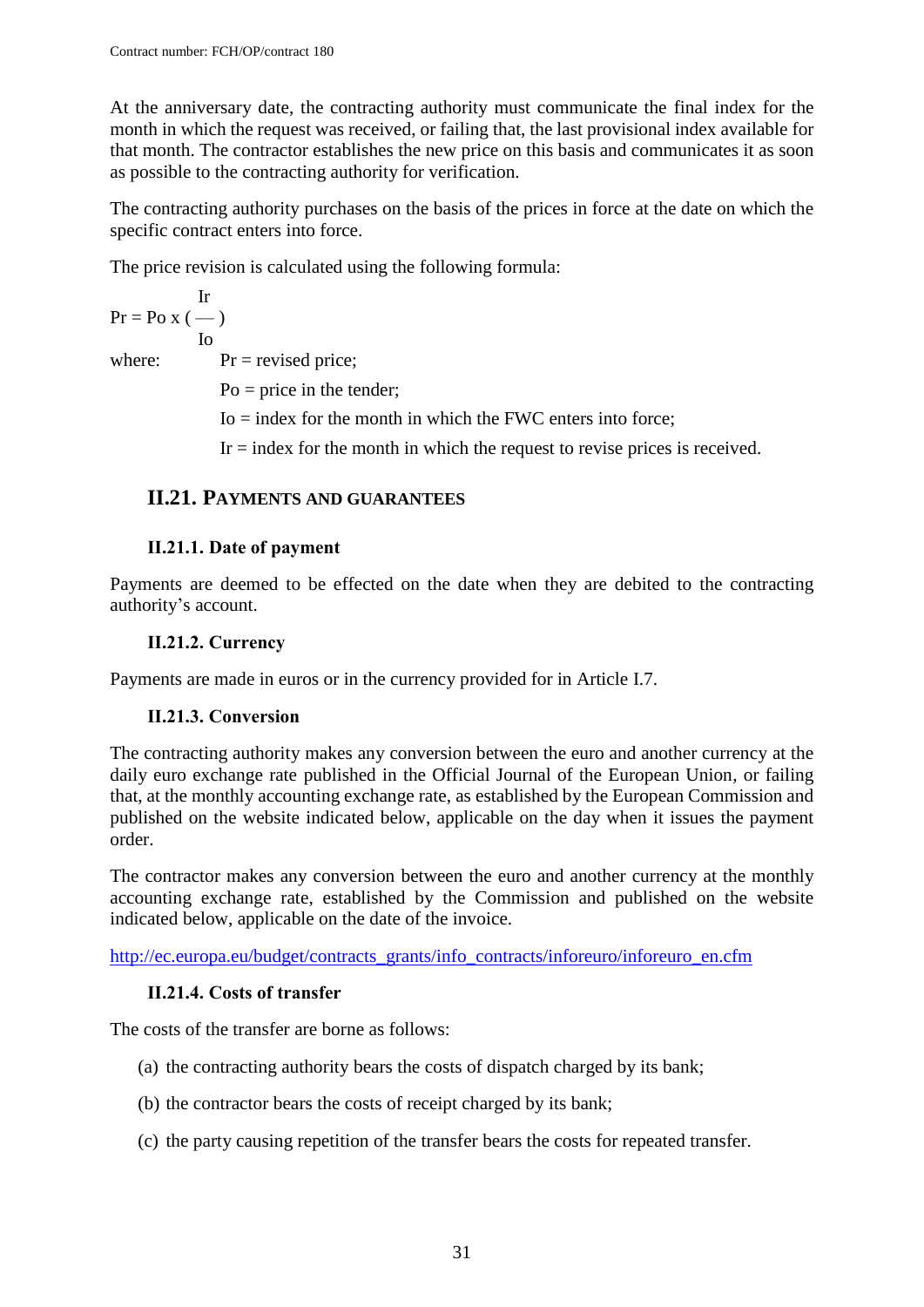#### **II.21.5. Pre-financing, performance and money retention guarantees**

If, as provided for in Article I.6*,* a financial guarantee is required for the payment of prefinancing, as performance guarantee or as retention money guarantee, it must fulfil the following conditions:

- (a) the financial guarantee is provided by a bank or a financial institution approved by the contracting authority or, at the request of the contractor and with the agreement of the contracting authority, by a third party;
- (b) the guarantor stands as first-call guarantor and does not require the contracting authority to have recourse against the principal debtor (the contractor).

The contractor bears the cost of providing such guarantee.

Pre-financing guarantees must remain in force until the pre-financing is cleared against interim payments or payment of the balance. Where the payment of the balance takes the form of a debit note, the pre-financing guarantee must remain in force for three months after the debit note is sent to the contractor. The contracting authority must release the guarantee within the following month.

Performance guarantees cover compliance with substantial contractual obligations until the contracting authority has given its final approval for the service. The performance guarantee must not exceed 10 % of the total price of the specific contract. The contracting authority must release the guarantee fully after final approval of the service, as provided for in the specific contract.

Retention money guarantees cover full delivery of the service in accordance with the specific contract including during the contract liability period and until its final approval by the contracting authority. The retention money guarantee must not exceed 10 % of the total price of the specific contract. The contracting authority must release the guarantee after the expiry of the contract liability period as provided for in the specific contract.

The contracting authority must not request a retention money guarantee for a specific contract where it has requested a performance guarantee.

#### **II.21.6. Interim payments and payment of the balance**

The contractor (or leader in the case of a joint tender) must send an invoice for interim payment, as provided for in Article I.6 or in the tender specifications or in the specific contract.

The contractor (or leader in the case of a joint tender) must send an invoice for payment of the balance within 60 days of the end of the period of provision of the services, as provided for in Article I.6, in the tender specifications or in the specific contract.

Payment of the invoice and approval of documents does not imply recognition of the regularity, authenticity, completeness and correctness of the declarations and information they contain.

Payment of the balance may take the form of recovery.

#### **II.21.7. Suspension of the time allowed for payment**

The contracting authority may suspend the payment periods specified in Article I.6 at any time by *notifying* the contractor (or leader in the case of a joint tender) that its invoice cannot be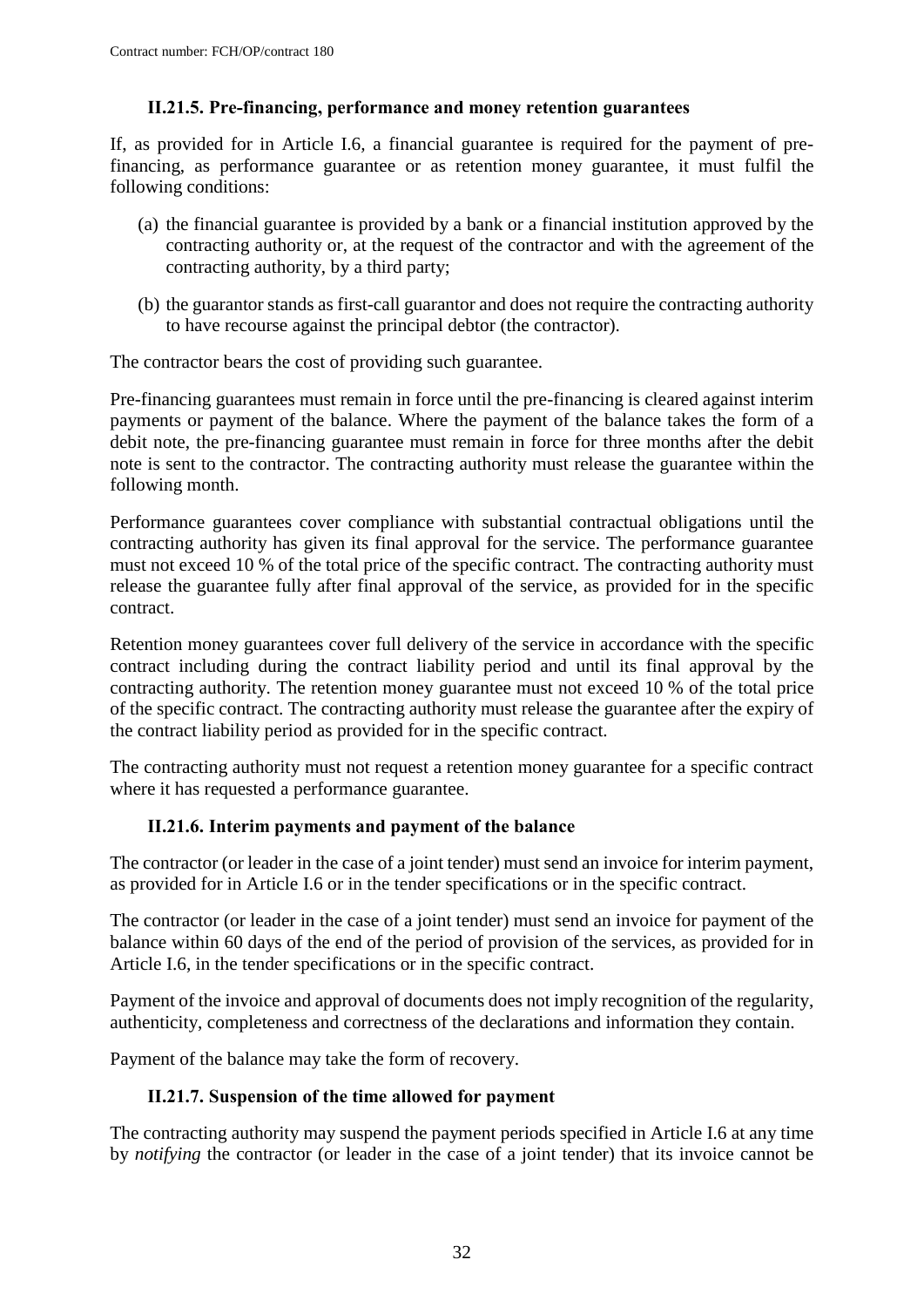processed. The reasons the contracting authority may cite for not being able to process an invoice are:

- (a) because it does not comply with the FWC;
- (b) because the contractor has not produced the appropriate documents or deliverables; or
- (c) because the contracting authority has observations on the documents or deliverables submitted with the invoice.

The contracting authority must *notify* the contractor (or leader in the case of joint tender) as soon as possible of any such suspension, giving the reasons for it.

Suspension takes effect on the date the contracting authority sends the *notification*. The remaining payment period resumes from the date on which the requested information or revised documents are received or the necessary further verification, including on-the-spot checks, is carried out. Where the suspension period exceeds two months, the contractor (or leader in the case of a joint tender) may request the contracting authority to justify the continued suspension.

Where the payment periods have been suspended following rejection of a document referred to in the first paragraph of this Article and the new document produced is also rejected, the contracting authority reserves the right to terminate the specific contract in accordance with Article II.18.1(c)*.*

### **II.21.8. Interest on late payment**

On expiry of the payment periods specified in Article I.6, the contractor (or leader in the case of a joint tender) is entitled to interest on late payment at the rate applied by the European Central Bank for its main refinancing operations in euros (the reference rate) plus eight points. The reference rate is the rate in force, as published in the C series of the *Official Journal of the European Union,* on the first day of the month in which the payment period ends.

Suspension of the payment period as provided for in Article II.21.7 is not considered as giving rise to late payment.

Interest on late payment covers the period running from the day following the due date for payment up to and including the date of payment as defined in Article II.21.1.

However, when the calculated interest is EUR 200 or less, it must be paid to the contractor (or leader in the case of a joint tender) only if it requests it within two months of receiving late payment.

## <span id="page-32-0"></span>**II.22. REIMBURSEMENTS**

- **II.22.1** If provided for in the special conditions or in the tender specifications, the contracting authority must reimburse expenses directly connected with the provision of the services either when the contractor provides it with supporting documents or on the basis of flat rates.
- **II.22.2** The contracting authority reimburses travel and subsistence expenses on the basis of the shortest itinerary and the minimum number of nights necessary for overnight stay at the destination.
- **II.22.3** The contracting authority reimburses travel expenses as follows: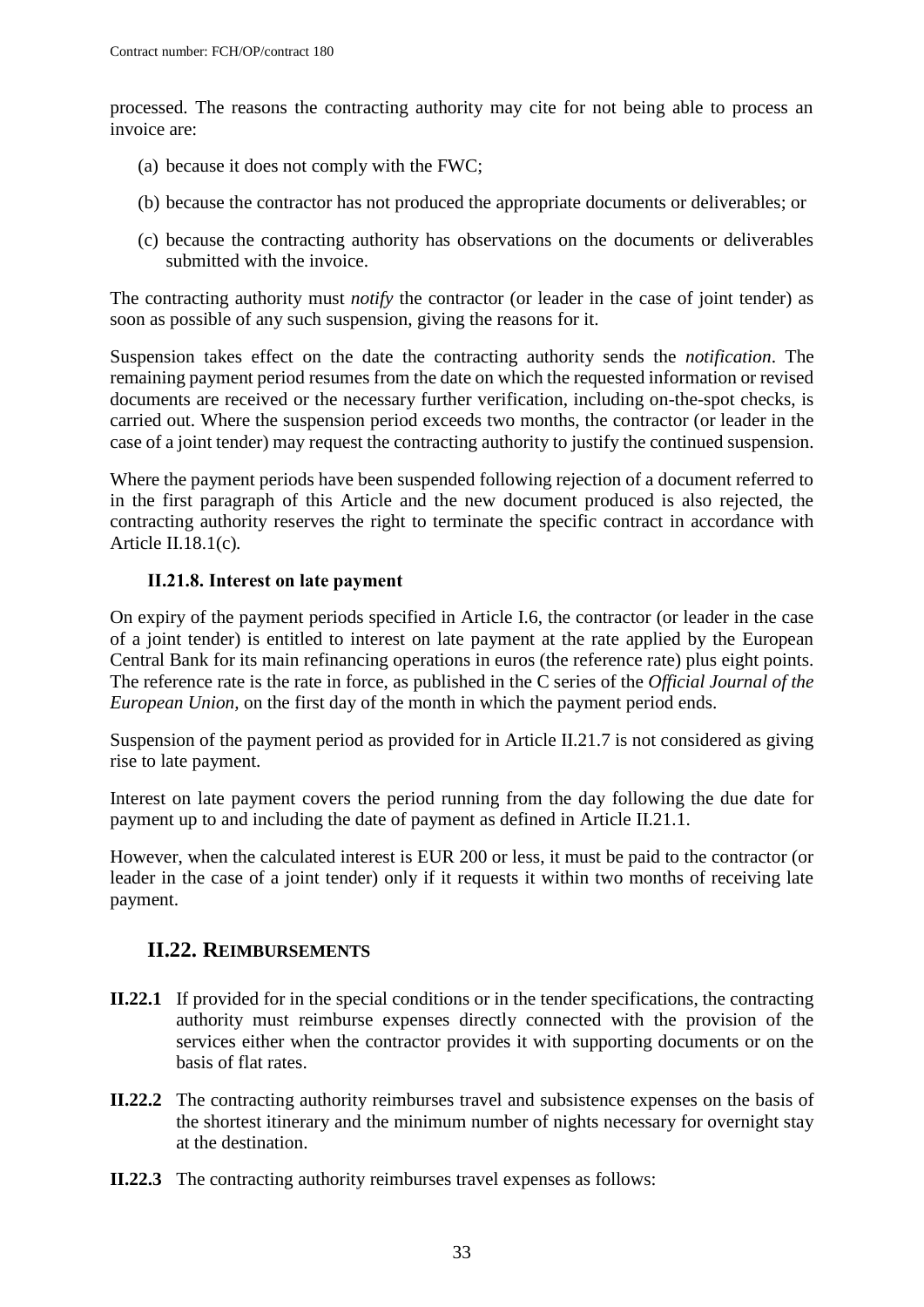- (a) travel by air: up to the maximum cost of an economy class ticket at the time of the reservation;
- (b) travel by boat or rail: up to the maximum cost of a first class ticket;
- (c) travel by car: at the rate of one first class rail ticket for the same journey and on the same day;

In addition, the contracting authority reimburses travel outside Union territory if it has given its prior written approval for the expenses.

- **II.22.4** The contracting authority reimburses subsistence expenses on the basis of a daily subsistence allowance as follows:
	- (a) for journeys of less than 200 km for a return trip, no subsistence allowance is payable;
	- (b) the daily subsistence allowance is payable only on receipt of supporting documents proving that the person concerned was present at the destination;
	- (c) the daily subsistence allowance takes the form of a flat-rate payment to cover all subsistence expenses, including meals, local transport including transport to and from the airport or station, insurance and sundries;
	- (d) the daily subsistence allowance is reimbursed at the flat rates specified in Article I.5.3;
	- (e) accommodation is reimbursed on receipt of supporting documents proving the necessary overnight stay at the destination, up to the flat-rate ceilings specified in Article I.5.3.
- **II.22.5** The contracting authority reimburses the cost of shipment of equipment or unaccompanied luggage if it has given its prior written approval for the expense.

## <span id="page-33-0"></span>**II.23. RECOVERY**

**II.23.1** If an amount is to be recovered under the terms of the FWC, the contractor must repay the contracting authority the amount in question.

#### **II.23.2. Recovery procedure**

Before recovery, the contracting authority must *formally notify* the contractor of its intention to recover the amount it claims, specifying the amount due and the reasons for recovery and inviting the contractor to make any observations within 30 days of receipt.

If no observations have been submitted or if, despite the observations submitted, the contracting authority decides to pursue the recovery procedure, it must confirm recovery by *formally notifying* a debit note to the contractor, specifying the date of payment. The contractor must pay in accordance with the provisions specified in the debit note.

If the contractor does not pay by the due date, the contracting authority may, after informing the contractor in writing, recover the amounts due: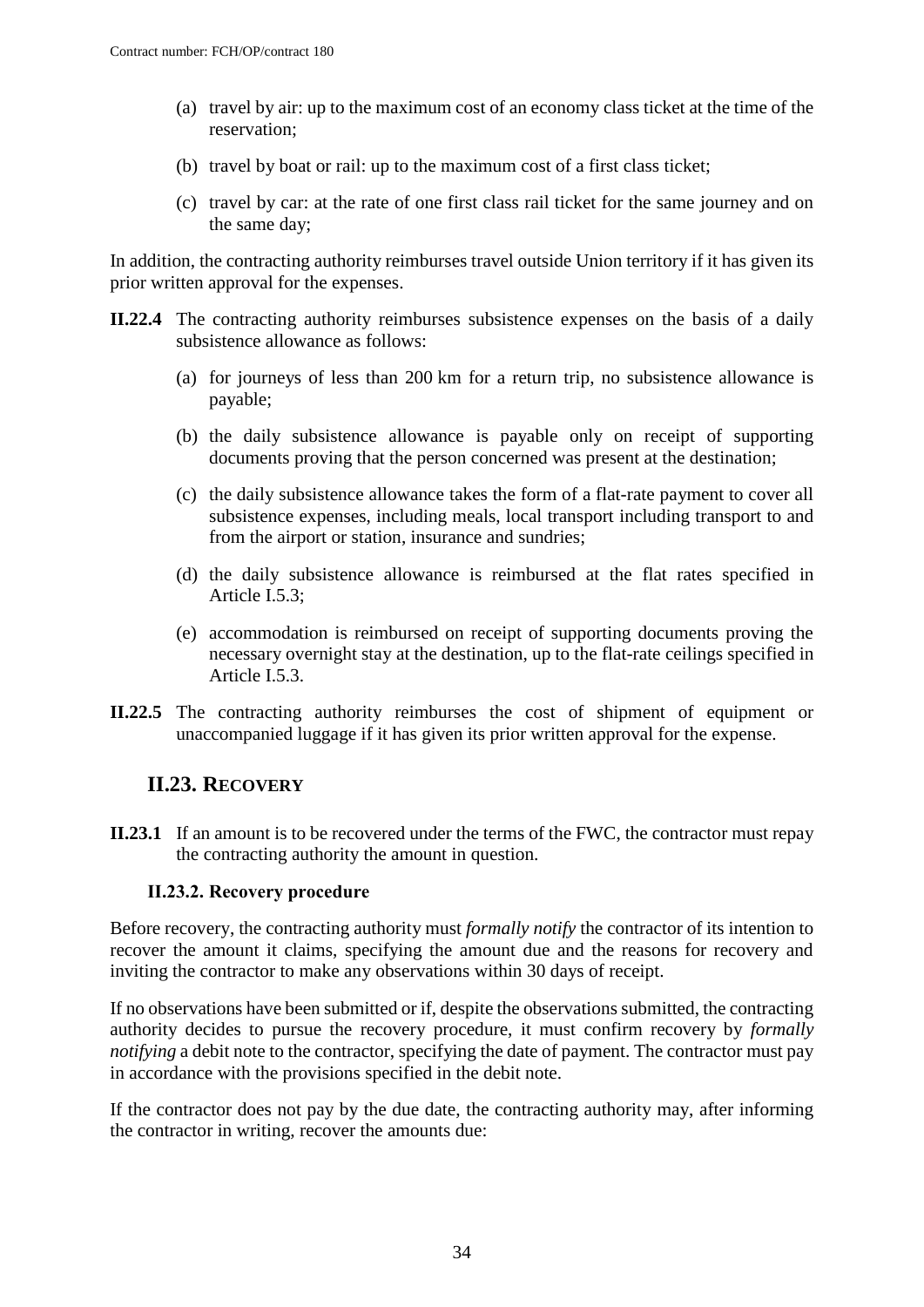- (a) by offsetting them against any amounts owed to the contractor by the Union or by the European Atomic Energy Community;
- (b) by calling in a financial guarantee if the contractor has submitted one to the contracting authority;
- (c) by taking legal action.

#### **II.23.3. Interest on late payment**

If the contractor does not honour the obligation to pay the amount due by the date set by the contracting authority in the debit note, the amount due bears interest at the rate indicated in Article II.21.8. Interest on late payments will cover the period starting on the day after the due date for payment and ending on the date when the contracting authority receives the full amount owed.

Any partial payment is first entered against charges and interest on late payment and then against the principal amount.

#### **II.23.4. Recovery rules in the case of joint tender**

If the contract is signed by a group (joint tender), the group is jointly and severally liable under the conditions set out in Article II.6 (liability). The contracting authority first claims the full amount to the leader of the group.

If the leader does not pay by the due date and if the amount cannot be offset in accordance with Article II.23.2 (a), the contracting authority may claim the full amount to any other member of the group by *notifying* the debit note already sent to the leader under Article II.23.2.

## <span id="page-34-0"></span>**II.24. CHECKS AND AUDITS**

**II.24.1** The contracting authority and the European Anti-Fraud Office may check or require an audit on the *implementation of the FWC*. This may be carried out either by OLAF's own staff or by any outside body authorised to do so on its behalf.

Such checks and audits may be initiated at any moment during the provision of the services and up to five years starting from the payment of the balance of the last specific contract issued under this FWC

The audit procedure is initiated on the date of receipt of the relevant letter sent by the contracting authority. Audits are carried out on a confidential basis.

- **II.24.2** The contractor must keep all original documents stored on any appropriate medium, including digitised originals if authorised under national law, for a period of five years starting from the payment of the balance of the last specific contract issued under this FWC.
- **II.24.3** The contractor must grant the contracting authority's staff and outside personnel authorised by the contracting authority the appropriate right of access to sites and premises where the FWC is implemented and to all the information, including information in electronic format, needed to conduct such checks and audits. The contractor must ensure that the information is readily available at the moment of the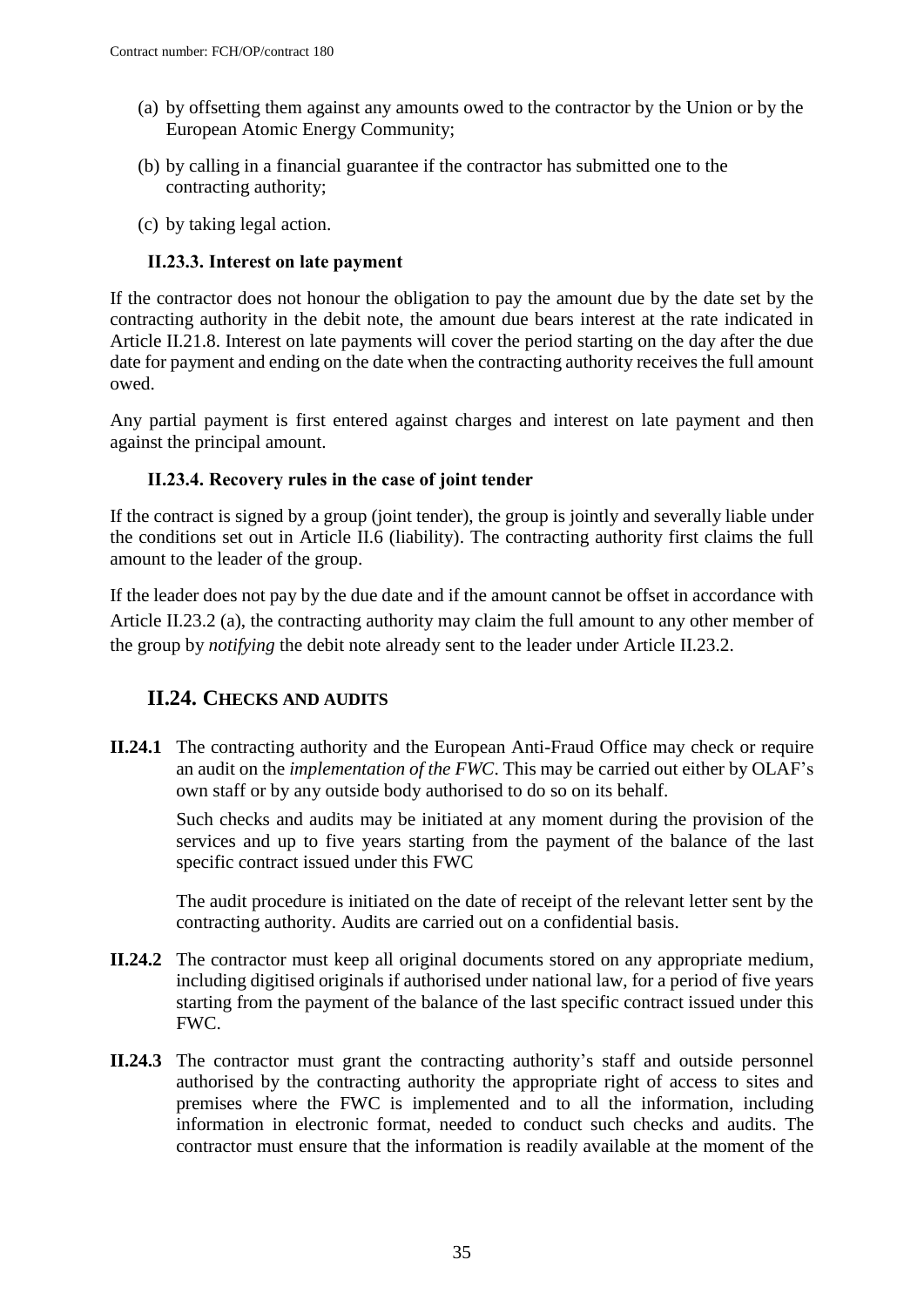check or audit and, if so requested, that information is handed over in an appropriate format.

**II.24.4** On the basis of the findings made during the audit, a provisional report is drawn up. The contracting authority or its authorised representative must send it to the contractor, who has 30 days following the date of receipt to submit observations. The contractor must receive the final report within 60 days following the expiry of the deadline to submit observations.

On the basis of the final audit findings, the contracting authority may recover all or part of the payments made in accordance with Article II.23 and may take any other measures which it considers necessary.

**II.24.5** In accordance with Council Regulation (Euratom, EC) No 2185/96 of 11 November 1996 concerning on-the-spot checks and inspection carried out by the Commission in order to protect the European Communities' financial interests against *fraud* and other *irregularities* and Regulation (EU, Euratom) No 883/2013 of the European Parliament and of the Council of 11 September 2013 concerning investigations conducted by the European Anti-Fraud Office, the European Anti-Fraud Office may carry out investigations, including on the spot checks and inspections, to establish whether there has been *fraud*, corruption or any other illegal activity under the contract affecting the financial interests of the Union. Findings arising from an investigation may lead to criminal prosecution under national law.

The investigations may be carried out at any moment during the provision of the services and up to five years starting from the payment of the balance of the last specific contract issued under this FWC.

**II.24.6** The Court of Auditors has the same rights as the contracting authority, particularly right of access, for the purpose of checks and audits.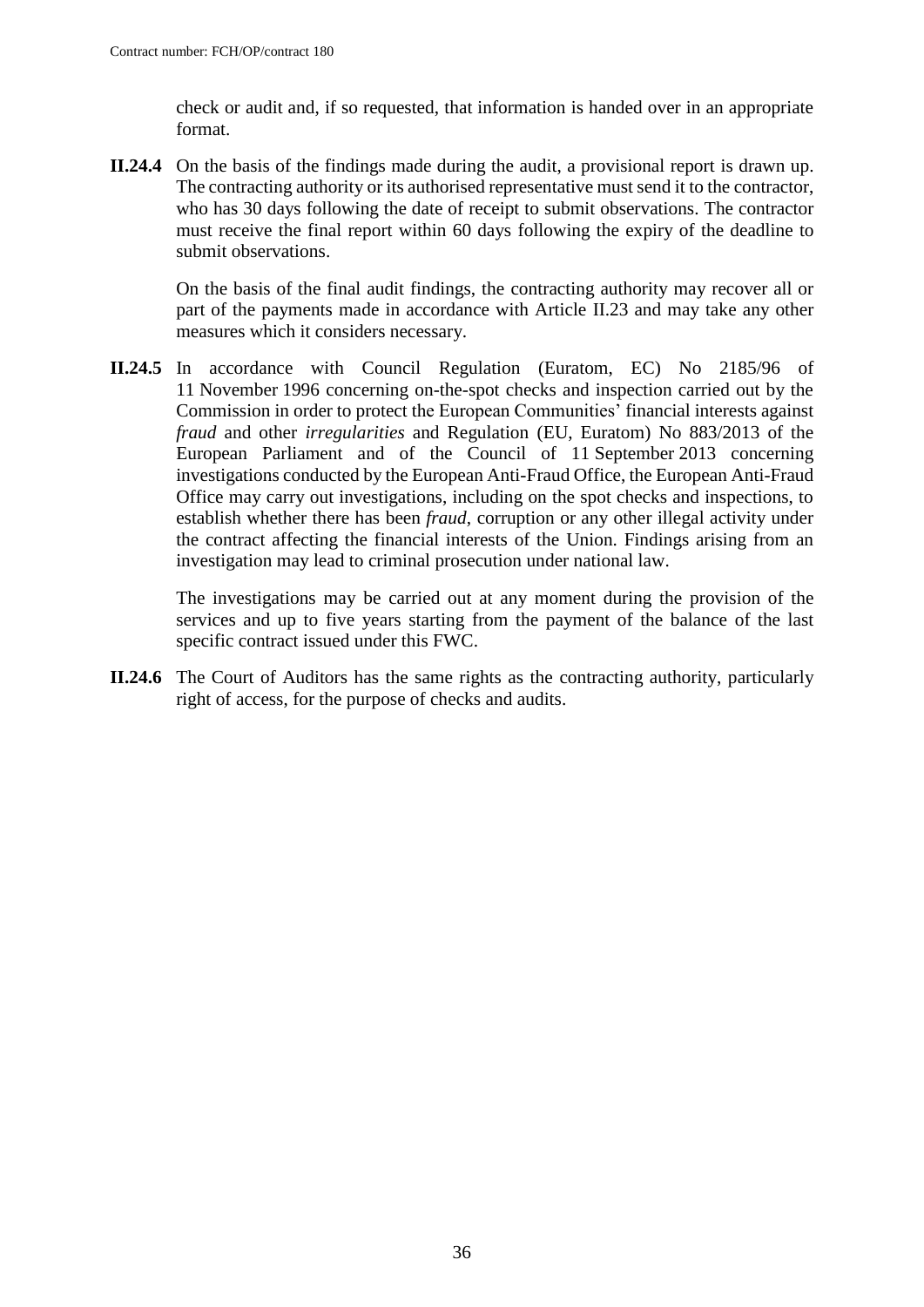# **ANNEX III**

• Model for specific contracts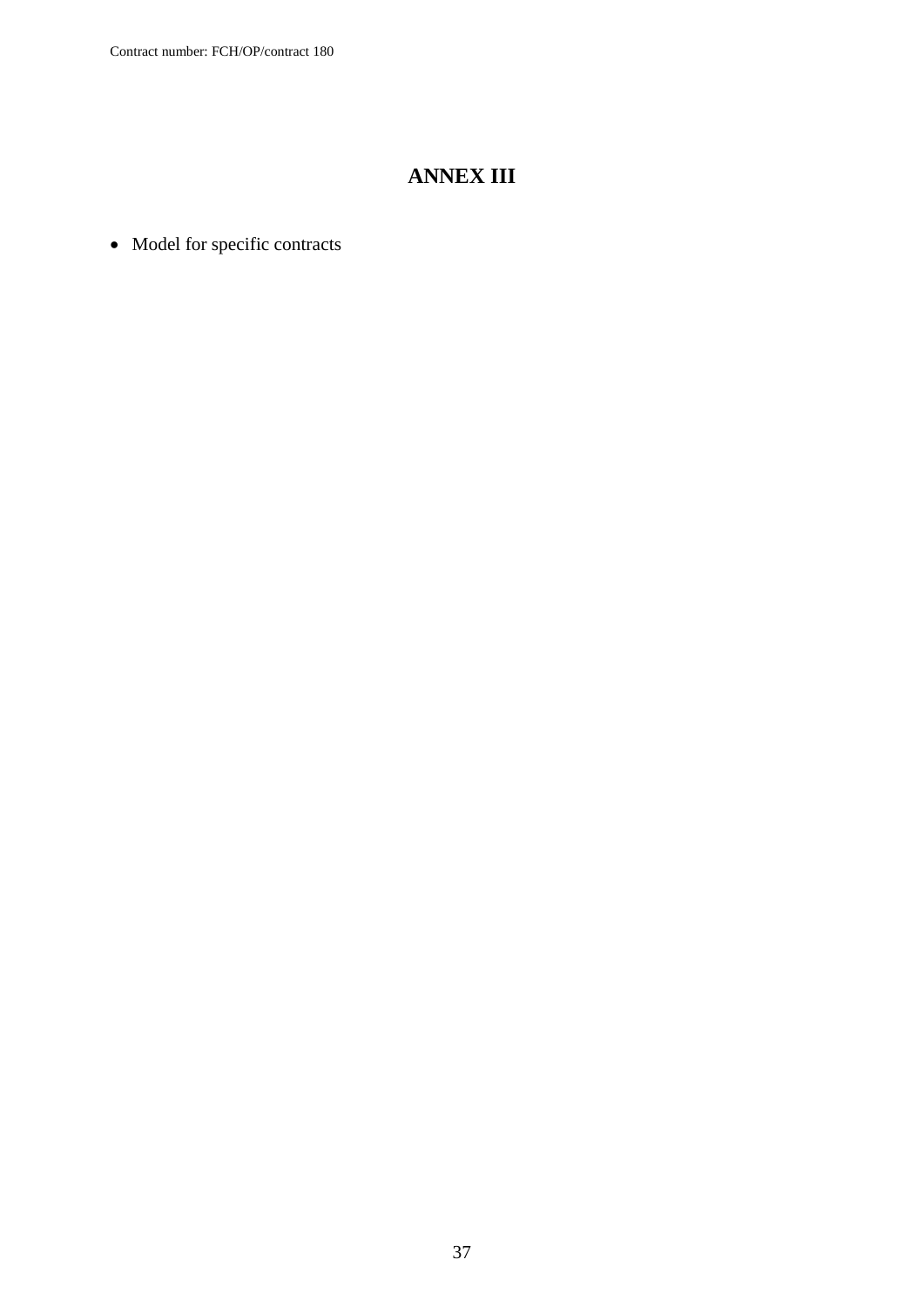## **SPECIFIC CONTRACT**

#### **No [***complete***]**

#### **implementing framework contract No FCH/OP/180**

<span id="page-37-0"></span>1. The Fuel Cells and Hydrogen 2 Joint Undertaking, ('the contracting authority'), represented for the purposes of signing this specific contract by Mr Bart Biebuyck, Executive Director,

and

2. [*Full official name*]

[*Official legal form*]

**[***Statutory registration number or ID or passport number***]**

[*Full official address*]

[*VAT registration number*]

[appointed as leader of the group by the members of the group that submitted the joint tender]

[*repeat these data as many times as there are contractors in case of joint tender and continue numbering*]

([collectively] "the contractor"), represented for the purposes of signing this specific contract by [*forename, surname and function of legal representative*,]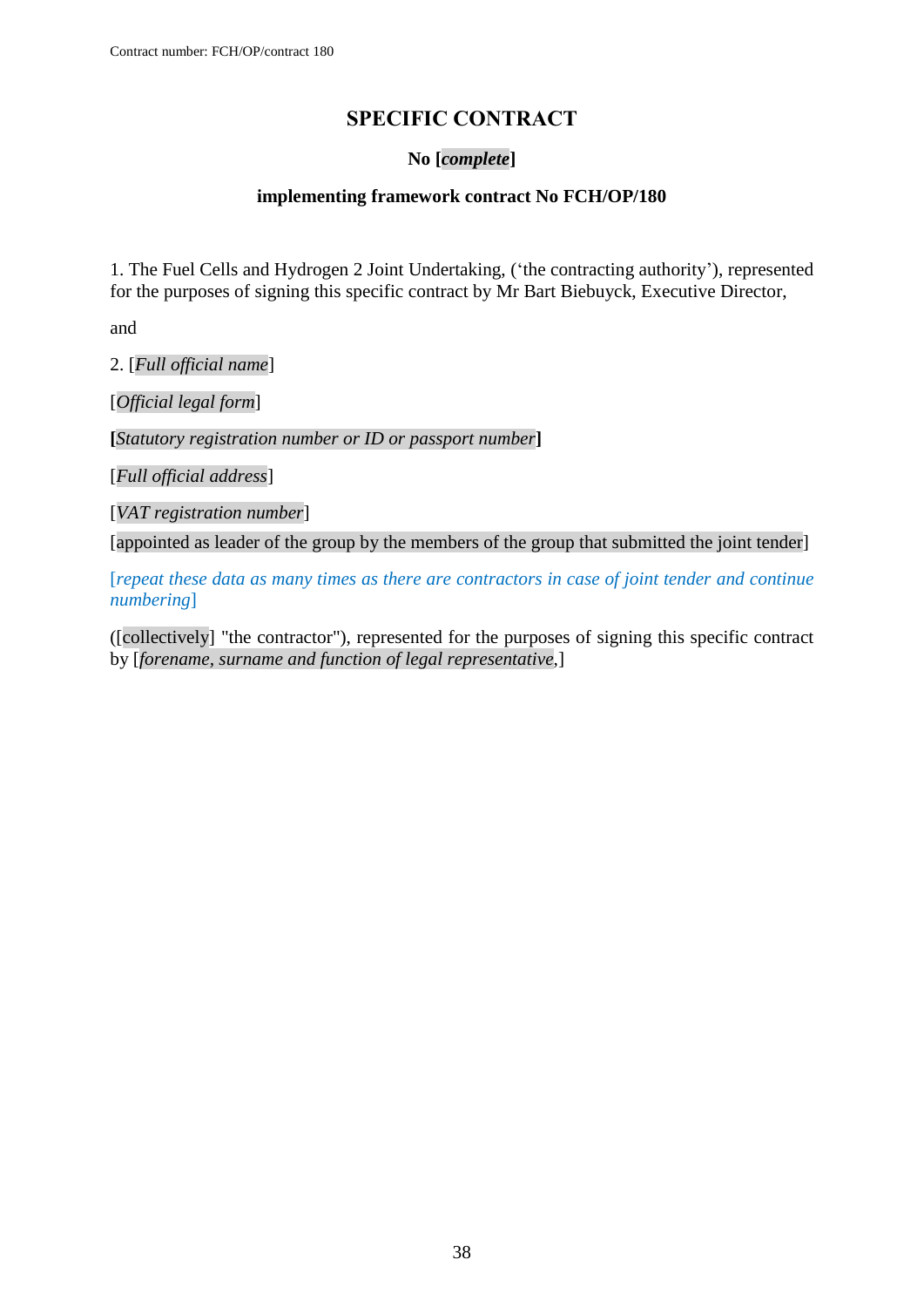## HAVE AGREED

#### **ARTICLE 1 SUBJECT MATTER**

- **1.1** This specific contract implements framework contract (FWC) No FCH/OP/contract 180, signed by the parties on [*complete date*]*.*
- **1.2** In accordance with the provisions set out in the FWC, its annexes which form an integral part of it, and in this specific contract, the contractor must provide the following services:[…]

#### **ARTICLE 2 ENTRY INTO FORCE AND DURATION**

- **2.1** This specific contract enters into force on the date on which the last party signs it.
- **2.2** The provision of the services starts from the date of entry into force of this specific contract.
- **2.3** The provision of the services must not exceed [*complete*] months. The parties may extend the duration by written agreement before it elapses and before expiry of the FWC.

#### **ARTICLE 3 PRICE**

- **3.1** The price payable under this specific contract is EUR [*amount in figures and in words*].
- **3.2** Reimbursement of expenses is not applicable to this specific contract.

\*\*\*

#### [*Option: for contractors for which VAT is due in Belgium]*

[In Belgium, use of this contract constitutes a request for VAT exemption No 450, Article 42, paragraph 3.3 of the VAT code (circular 2/1978), provided the invoice includes the statement: 'Exonération de la TVA, Article 42, paragraphe 3.3 du code de la TVA (circulaire 2/1978)' or an equivalent statement in the Dutch or German language.]

[*Option: for contractors for which VAT is due in Luxembourg]*

[In Luxembourg, the contractor must include the following statement in the invoices: "Commande destinée à l'usage officiel de l'Union européenne. Exonération de la TVA Article 43 § 1 k 2ème tiret de la loi modifiée du 12.02.79. 'In the case of intra-Community purchases, the statement to be included in the invoices is: "For the official use of the European Union. VAT Exemption / European Union/ Article 151 of Council Directive 2006/112/EC.']

#### **ARTICLE 4 COMMUNICATION DETAILS**

For the purpose of this specific contract, communications must be sent to the following addresses:

Contracting authority:

FUEL CELLS AND HYDROGEN2 JOINT UNDERTAKING